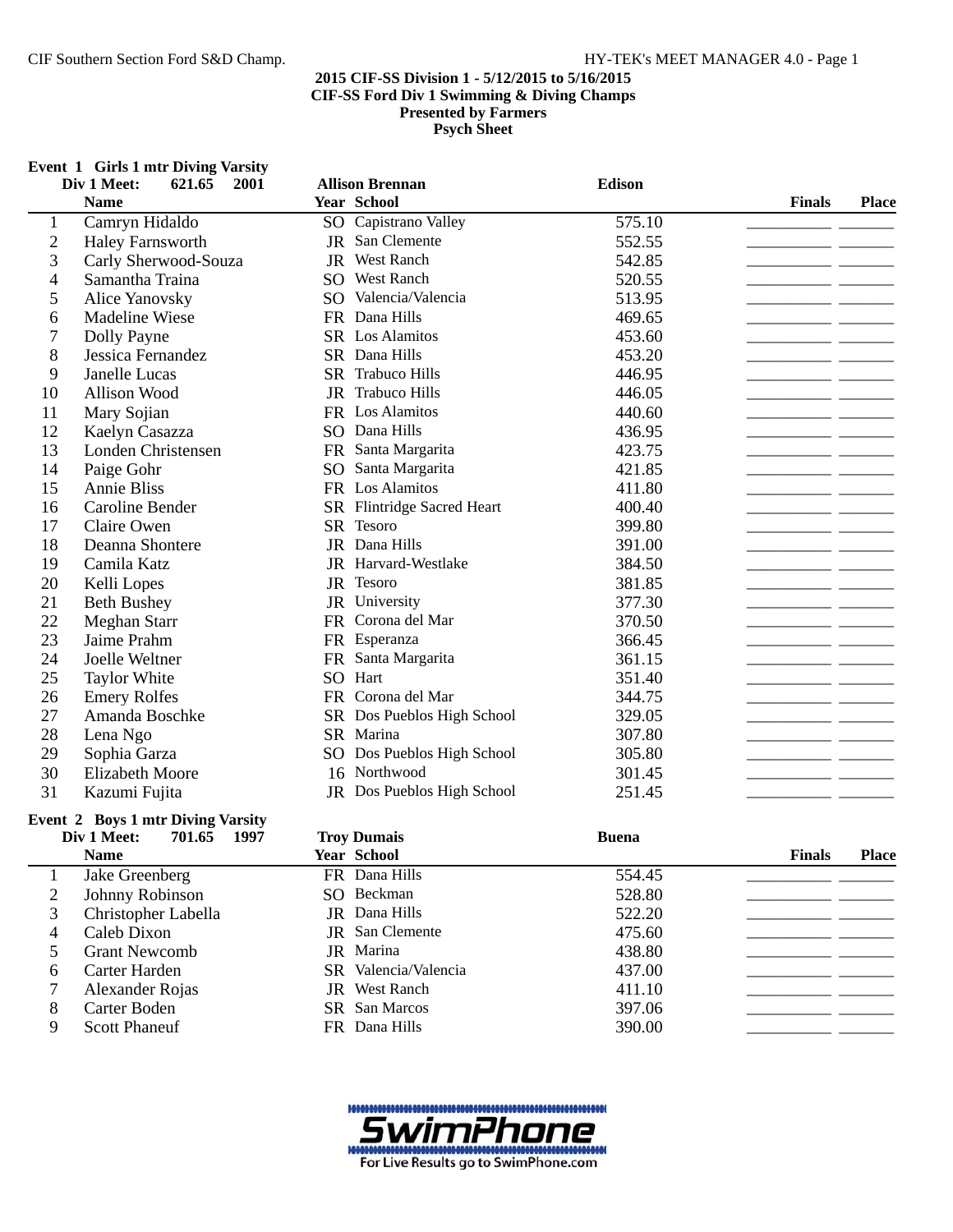|                          | Event 2  (Boys 1 mtr Diving Varsity)        |                                              |                  |                    |              |
|--------------------------|---------------------------------------------|----------------------------------------------|------------------|--------------------|--------------|
| 10                       | Peter Menke                                 | JR Santa Margarita                           | 388.30           |                    |              |
| 11                       | Mason Fredenberg                            | JR Santa Margarita                           | 339.45           |                    |              |
| 12                       | Noah Finch                                  | JR Loyola                                    | 297.75           |                    |              |
| 13                       | <b>Charles LaBonge</b>                      | JR Loyola                                    | 289.60           |                    |              |
| 14                       | Jonathan Aizik                              | FR University                                | 245.20           |                    |              |
|                          | Event 3 Girls 200 Yard Medley Relay Varsity |                                              |                  |                    |              |
|                          | 1:43.34<br>2010<br>Div 1 Meet:              | Edison (HB)                                  | Edison (HB)      |                    |              |
|                          |                                             | C Tran, K Boyce, A Oshiro, N Boyce           |                  |                    |              |
|                          | Nat'l HS Rec:<br>1:39.25<br>2/14/2015       | Carmel (IN)                                  |                  |                    |              |
|                          |                                             | S Burchill, A Clarke, V Burchill, A Bilquist |                  |                    |              |
|                          | <b>Team</b>                                 | <b>Relay</b>                                 | <b>Seed Time</b> | <b>Prelim Time</b> | <b>Place</b> |
| $\mathbf{1}$             | Santa Margarita                             |                                              | 1:44.89          |                    |              |
| $\boldsymbol{2}$         | Corona del Mar                              |                                              | 1:45.31          |                    |              |
| 3                        | Jserra                                      |                                              | 1:45.68          |                    |              |
| $\overline{\mathcal{A}}$ | Valencia/Valencia                           |                                              | 1:45.74          |                    |              |
| 5                        | Ventura                                     |                                              | 1:46.44          |                    |              |
| 6                        | Woodbridge                                  |                                              | 1:46.44          |                    |              |
| $\boldsymbol{7}$         | Hart                                        |                                              | 1:46.83          |                    |              |
| 8                        | Edison                                      |                                              | 1:47.33          |                    |              |
| 9                        | <b>Fountain Valley</b>                      |                                              | 1:47.67          |                    |              |
| 10                       | <b>Flintridge Sacred Heart</b>              |                                              | 1:48.79          |                    |              |
| 11                       | Mater Dei                                   |                                              | 1:49.72          |                    |              |
| 12                       | Los Alamitos                                |                                              | 1:49.76          |                    |              |
| 13                       | Saugus                                      |                                              | 1:50.15          |                    |              |
| 14                       | Tesoro                                      |                                              | 1:50.20          |                    |              |
| 15                       | Capistrano Valley                           |                                              | 1:50.23          |                    |              |
| 16                       | Irvine                                      |                                              | 1:50.46          |                    |              |
| 17                       | San Marcos                                  |                                              | 1:50.48          |                    |              |
| 18                       | Foothill                                    |                                              | 1:50.51          |                    |              |
| 19                       | Lutheran/Orange                             |                                              | 1:50.87          |                    |              |
| 20                       | Canyon/Canyon Country                       |                                              | 1:50.99          |                    |              |
| 21                       | University                                  |                                              | 1:51.54          |                    |              |
| 22                       | <b>Huntington Beach</b>                     |                                              | 1:52.02          |                    |              |
| 23                       | Beckman                                     |                                              | 1:52.92          |                    |              |
| 24                       | Dana Hills                                  |                                              | 1:52.92          |                    |              |
| 25                       | San Clemente                                |                                              | 1:52.93          |                    |              |
| 26                       | Northwood                                   |                                              | 1:53.56          |                    |              |
| 27                       | Dos Pueblos High School                     |                                              | 1:54.86          |                    |              |
| 28                       | West Ranch                                  |                                              | 1:54.97          |                    |              |
| 29                       | Villa Park                                  |                                              | 1:55.59          |                    |              |
| 30                       | Newport Harbor                              |                                              | 1:55.71          |                    |              |
| 31                       | Marina                                      |                                              | 1:55.98          |                    |              |
| 32                       | Harvard-Westlake                            |                                              | 1:56.23          |                    |              |
| 33                       | <b>Trabuco Hills</b>                        |                                              | 1:57.42          |                    |              |

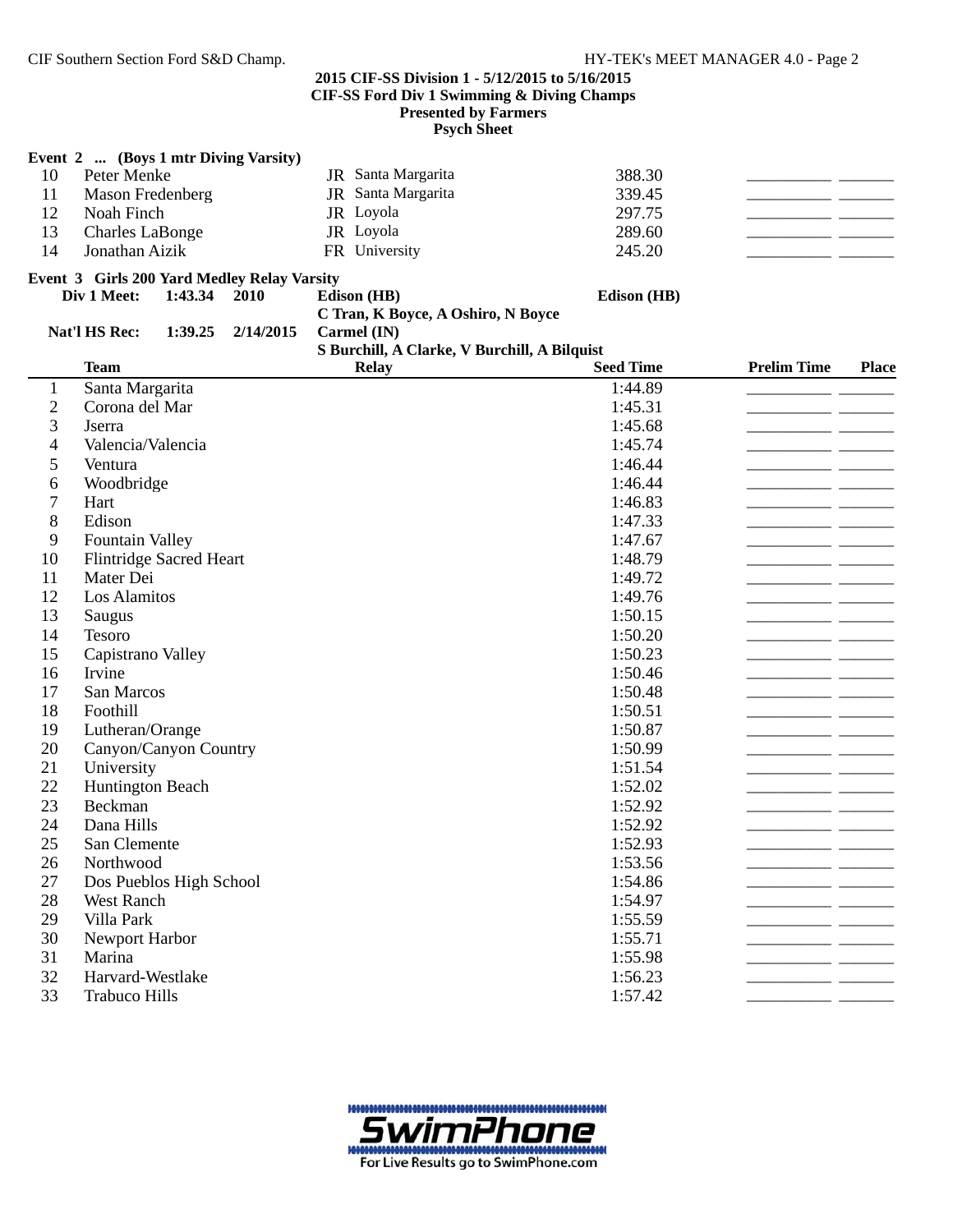**Psych Sheet**

|     | Event 3  (Girls 200 Yard Medley Relay Varsity)                                                         |         |  |
|-----|--------------------------------------------------------------------------------------------------------|---------|--|
| -34 | Esperanza                                                                                              | 1:58.13 |  |
| 35  | Notre Dame/SO                                                                                          | 1:58.14 |  |
|     | $\mathbf{E}$ and $\mathbf{A}$ and $\mathbf{E}$ is the $\mathbf{E}$ in $\mathbf{E}$ is the $\mathbf{E}$ |         |  |

#### **Event 4 Boys 200 Yard Medley Relay Varsity Div 1 Meet:** 1:30.10 5/17/2014 **University 5/17/2014 University**

**D Tran, M Schiffer, C Okubo, W Hofstadter**

**Kaliszak, Tynes, McHugh, Selby**

|               |                | 2.444                               |
|---------------|----------------|-------------------------------------|
| Nat'l HS Rec: | $1:27.74$ 2014 | <b>Jacksonville Bolles (FL)</b>     |
|               |                | <b><i>Voltanoly Tymes MoHua</i></b> |

|                | <b>Team</b>             | <b>Relay</b> | <b>Seed Time</b> | <b>Prelim Time</b> | <b>Place</b> |
|----------------|-------------------------|--------------|------------------|--------------------|--------------|
| $\mathbf{1}$   | University              |              | 1:33.43          |                    |              |
| $\overline{c}$ | Dos Pueblos High School |              | 1:33.89          |                    |              |
| 3              | Loyola                  |              | 1:34.20          |                    |              |
| 4              | San Clemente            |              | 1:34.23          |                    |              |
| 5              | Corona del Mar          |              | 1:34.32          |                    |              |
| 6              | Fountain Valley         |              | 1:34.63          |                    |              |
| 7              | Valencia/Valencia       |              | 1:34.81          |                    |              |
| 8              | Dana Hills              |              | 1:35.41          |                    |              |
| 9              | Edison                  |              | 1:35.89          |                    |              |
| 10             | Northwood               |              | 1:36.18          |                    |              |
| 11             | Santa Margarita         |              | 1:36.37          |                    |              |
| 12             | Tesoro                  |              | 1:36.51          |                    |              |
| 13             | Notre Dame/SO           |              | 1:37.58          |                    |              |
| 14             | Los Alamitos            |              | 1:37.88          |                    |              |
| 15             | Saugus                  |              | 1:37.97          |                    |              |
| 16             | Crespi                  |              | 1:38.18          |                    |              |
| 17             | Harvard-Westlake        |              | 1:38.20          |                    |              |
| 18             | Beckman                 |              | 1:38.29          |                    |              |
| 19             | Ventura                 |              | 1:38.63          |                    |              |
| 20             | Mater Dei               |              | 1:38.91          |                    |              |
| 21             | <b>Trabuco Hills</b>    |              | 1:39.13          |                    |              |
| 22             | Esperanza               |              | 1:39.88          |                    |              |
| 23             | Alemany                 |              | 1:40.07          |                    |              |
| 24             | Marina                  |              | 1:40.13          |                    |              |
| 25             | Irvine                  |              | 1:40.67          |                    |              |
| 26             | Newport Harbor          |              | 1:40.89          |                    |              |
| 27             | Villa Park              |              | 1:40.95          |                    |              |
| 28             | Capistrano Valley       |              | 1:41.45          |                    |              |
| 29             | Lutheran/Orange         |              | 1:41.53          |                    |              |
| 30             | Foothill                |              | 1:41.59          |                    |              |
| 31             | Woodbridge              |              | 1:41.67          |                    |              |
| 32             | San Marcos              |              | 1:42.09          |                    |              |
| 33             | <b>Huntington Beach</b> |              | 1:42.56          |                    |              |
| 34             | Canyon/Canyon Country   |              | 1:45.89          |                    |              |
| 35             | Jserra                  |              | 1:46.03          |                    |              |
| 36             | St. Francis             |              | 1:46.30          |                    |              |

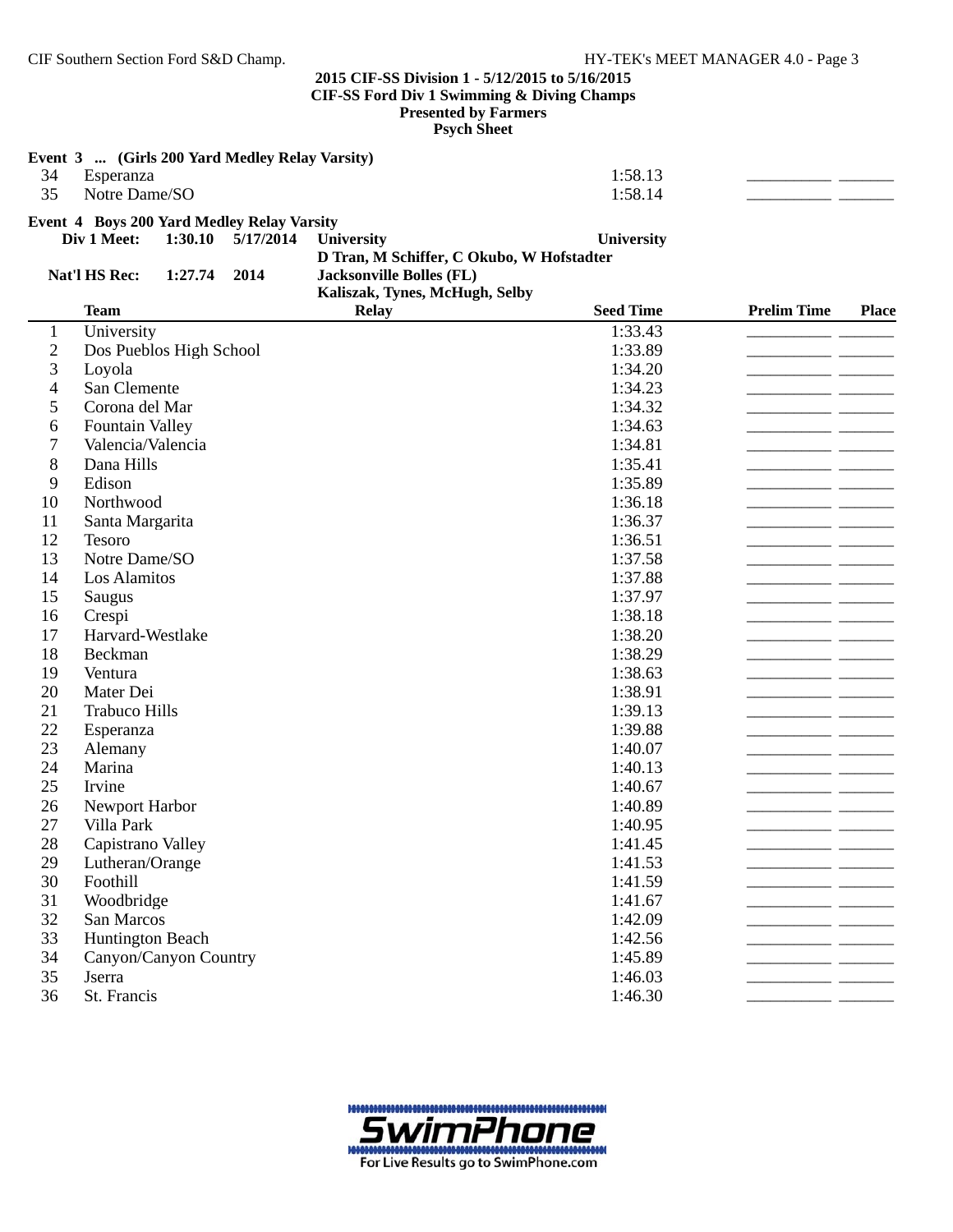**Event 4 ... (Boys 200 Yard Medley Relay Varsity)**

| 37                       | Yorba Linda                                                                                                         |                                                   | 1:46.56<br>Alt                |                                                                                                                                                                                                                                      |                                            |
|--------------------------|---------------------------------------------------------------------------------------------------------------------|---------------------------------------------------|-------------------------------|--------------------------------------------------------------------------------------------------------------------------------------------------------------------------------------------------------------------------------------|--------------------------------------------|
|                          | Event 5 Girls 200 Yard Freestyle Varsity<br>Div 1 Meet:<br>1:44.66<br>5/17/2014<br>Nat'l HS Rec:<br>1:42.81<br>2008 | <b>Kathryn McLaughlin</b><br><b>Dagny Knutson</b> | Santa Margarita<br>Minot (ND) |                                                                                                                                                                                                                                      |                                            |
|                          | <b>Name</b>                                                                                                         | Year School                                       | <b>Seed Time</b>              | <b>Prelim Time</b>                                                                                                                                                                                                                   | <b>Place</b>                               |
| $\mathbf{1}$             | Kathryn McLaughlin                                                                                                  | SR Santa Margarita                                | 1:47.76                       |                                                                                                                                                                                                                                      |                                            |
| $\overline{c}$           | Samantha Shelton                                                                                                    | FR Santa Margarita                                | 1:47.78                       |                                                                                                                                                                                                                                      |                                            |
| 3                        | Daniela Georges                                                                                                     | SR Woodbridge                                     | 1:48.31                       | - -                                                                                                                                                                                                                                  |                                            |
| $\overline{\mathcal{A}}$ | Nicqueline Rettberg                                                                                                 | JR Los Alamitos                                   | 1:50.54                       | - -                                                                                                                                                                                                                                  |                                            |
| 5                        | Kathryn Krolikowski                                                                                                 | SO Woodbridge                                     | 1:50.79                       |                                                                                                                                                                                                                                      |                                            |
| 6                        | <b>Brittany Kampfer</b>                                                                                             | JR Mater Dei                                      | 1:51.45                       |                                                                                                                                                                                                                                      | <b>Contract Contract Contract Contract</b> |
| $\boldsymbol{7}$         | Alyssa Schultz                                                                                                      | JR Hart                                           | 1:51.48                       |                                                                                                                                                                                                                                      |                                            |
| 8                        | Christina Campbell                                                                                                  | SO Flintridge Sacred Heart                        | 1:51.89                       |                                                                                                                                                                                                                                      |                                            |
| 9                        | Eliana Yellin                                                                                                       | SR Capistrano Valley                              | 1:52.09                       |                                                                                                                                                                                                                                      |                                            |
| 10                       | <b>Sydney Franzen</b>                                                                                               | SR Santa Margarita                                | 1:52.19                       |                                                                                                                                                                                                                                      |                                            |
| 11                       | Sophia Morici                                                                                                       | FR West Ranch                                     | 1:52.22                       |                                                                                                                                                                                                                                      |                                            |
| 12                       | Casey Brotherton                                                                                                    | JR Tesoro                                         | 1:52.38                       |                                                                                                                                                                                                                                      |                                            |
| 13                       | Natalie Crocker                                                                                                     | FR Huntington Beach                               | 1:52.42                       | ____                                                                                                                                                                                                                                 |                                            |
| 14                       | Claudia Wong                                                                                                        | SO Harvard-Westlake                               | 1:52.52                       |                                                                                                                                                                                                                                      |                                            |
| 15                       | <b>Emily Boggess</b>                                                                                                | JR Santa Margarita                                | 1:52.94                       |                                                                                                                                                                                                                                      |                                            |
| 16                       | Julia Wright                                                                                                        | FR Irvine                                         | 1:53.00                       |                                                                                                                                                                                                                                      |                                            |
| 17                       | Olivia Smith                                                                                                        | JR San Marcos                                     | 1:53.13                       |                                                                                                                                                                                                                                      |                                            |
| 18                       | Katie Lightle                                                                                                       | FR Edison                                         | 1:53.52                       |                                                                                                                                                                                                                                      |                                            |
| 19                       | Meghan Merlihan                                                                                                     | SR Esperanza                                      | 1:53.58                       |                                                                                                                                                                                                                                      |                                            |
| 20                       | <b>Emily Gough</b>                                                                                                  | SR San Clemente                                   | 1:53.59                       |                                                                                                                                                                                                                                      |                                            |
| 21                       | <b>Stevens Melinda</b>                                                                                              | FR Newport Harbor                                 | 1:53.60                       | -- -                                                                                                                                                                                                                                 |                                            |
| 22                       | Samantha Le                                                                                                         | SO Edison                                         | 1:53.68                       |                                                                                                                                                                                                                                      |                                            |
| 23                       | <b>Brigid McNally</b>                                                                                               | JR Ventura                                        | 1:53.72                       |                                                                                                                                                                                                                                      |                                            |
| 24                       | <b>Taylor Newton</b>                                                                                                | JR Edison                                         | 1:53.83                       |                                                                                                                                                                                                                                      |                                            |
| 25                       | Paige Hauschild                                                                                                     | SO San Marcos                                     | 1:53.94                       |                                                                                                                                                                                                                                      |                                            |
| 26                       | <b>Courtney Skelley</b>                                                                                             | JR Saugus                                         | 1:54.20                       | - -                                                                                                                                                                                                                                  |                                            |
| 27                       | Amanda Schatz                                                                                                       | SR Esperanza                                      | 1:54.29                       | __ __                                                                                                                                                                                                                                |                                            |
| 28                       | Reagan Eickert                                                                                                      | SR Dos Pueblos High School                        | 1:54.55                       | <u> The Communication of the Communication of the Communication of the Communication of the Communication of the Communication of the Communication of the Communication of the Communication of the Communication of the Commun</u> |                                            |
| 29                       | <b>Tiffany Farfan</b>                                                                                               | JR Valencia/Valencia                              | 1:54.61                       |                                                                                                                                                                                                                                      |                                            |
| 30                       | <b>Brooke Helgeson</b>                                                                                              | FR Hart                                           | 1:54.69                       |                                                                                                                                                                                                                                      |                                            |
| 31                       | Sabrina Anderson                                                                                                    | JR Los Alamitos                                   | 1:55.61                       |                                                                                                                                                                                                                                      |                                            |
| 32                       | Delaney Cleveland                                                                                                   | SR Edison                                         | 1:56.27                       |                                                                                                                                                                                                                                      |                                            |
| 33                       | Kendall Peregrini                                                                                                   | SO Capistrano Valley                              | 1:56.32                       |                                                                                                                                                                                                                                      |                                            |
| 34                       | Ellie Whitney                                                                                                       | FR Trabuco Hills                                  | 1:56.43                       |                                                                                                                                                                                                                                      |                                            |
| 35                       | Monet Favreau                                                                                                       | SO Fountain Valley                                | 1:56.67                       |                                                                                                                                                                                                                                      |                                            |
| 36                       | Christina Taylor                                                                                                    | SO Valencia/Valencia                              | 1:56.85                       |                                                                                                                                                                                                                                      |                                            |
| 37                       | Iman Bourdi                                                                                                         | SR Irvine                                         | 1:57.15<br>Alt                |                                                                                                                                                                                                                                      |                                            |
| 38                       | Karley Kraft                                                                                                        | SR Los Alamitos                                   | 1:57.45<br>Alt                |                                                                                                                                                                                                                                      |                                            |
| 39                       | Annalena Assaiante                                                                                                  | SR Valencia/Valencia                              | 1:57.60<br>Alt                |                                                                                                                                                                                                                                      |                                            |
|                          |                                                                                                                     |                                                   |                               |                                                                                                                                                                                                                                      |                                            |

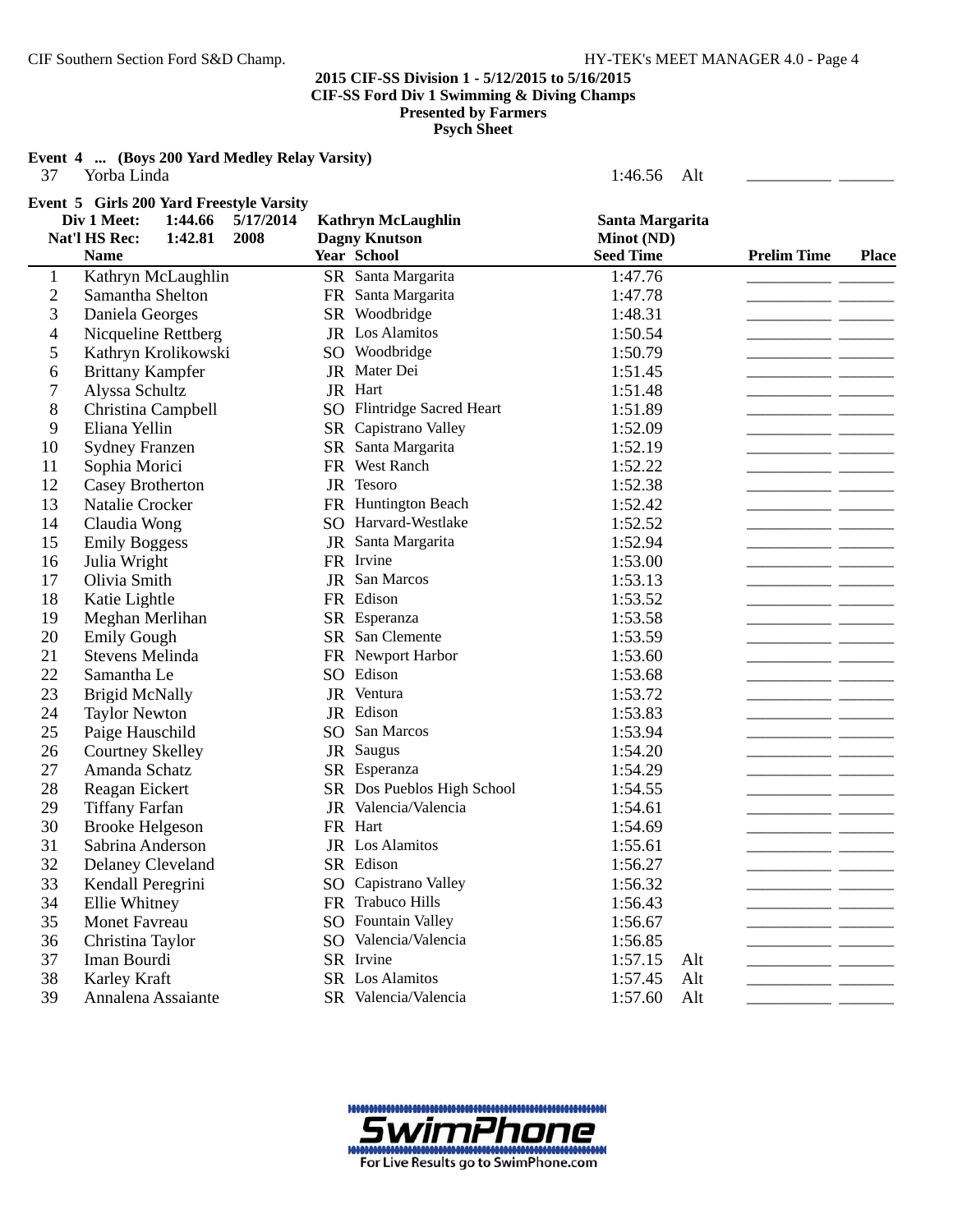**Event 5 ... (Girls 200 Yard Freestyle Varsity)**<br>40 Kate Maveda **SO Beckman** 

| 40             | Kate Mayeda                             | SO Beckman                 | 1:57.69<br>Alt   |                    |              |
|----------------|-----------------------------------------|----------------------------|------------------|--------------------|--------------|
|                | Event 6 Boys 200 Yard Freestyle Varsity |                            |                  |                    |              |
|                | Div 1 Meet:<br>1:33.83<br>2009          | <b>Tom Shields</b>         | <b>Edison</b>    |                    |              |
|                | Nat'l HS Rec:<br>2009<br>1:33.83        | <b>Tom Shields</b>         | Edison (CA)      |                    |              |
|                | <b>Name</b>                             | Year School                | <b>Seed Time</b> | <b>Prelim Time</b> | <b>Place</b> |
| $\mathbf{1}$   | Owen Kao                                | FR Dana Hills              | 1:38.59          |                    |              |
| $\overline{c}$ | Nicholas Norman                         | SR Capistrano Valley       | 1:38.68          |                    |              |
| 3              | <b>Grant Shoults</b>                    | JR Santa Margarita         | 1:39.01          |                    |              |
| $\overline{4}$ | Hayden Hemmens                          | SR Newport Harbor          | 1:39.45          |                    |              |
| 5              | <b>Shane Forker</b>                     | JR Dana Hills              | 1:39.92          |                    |              |
| 6              | Joseph Lastelic                         | JR Marina                  | 1:40.40          |                    |              |
| 7              | Marc Morizono                           | JR Santa Margarita         | 1:40.43          |                    |              |
| 8              | John Chu                                | SR Harvard-Westlake        | 1:40.49          |                    |              |
| 9              | Peter Crocker                           | JR Huntington Beach        | 1:40.61          |                    |              |
| 10             | Spencer Kendall                         | SR Foothill                | 1:41.06          |                    |              |
| 11             | <b>Stephen Marcin</b>                   | SR Servite                 | 1:41.12          |                    |              |
| 12             | Alejandro Ortiz                         | SR University              | 1:41.36          |                    |              |
| 13             | <b>Aidan Pastel</b>                     | JR San Clemente            | 1:41.50          |                    |              |
| 14             | Johnny Ellery                           | JR Valencia/Valencia       | 1:41.57          |                    |              |
| 15             | Mitchell Riek                           | SR Alemany                 | 1:41.61          |                    |              |
| 16             | Ian Brower                              | JR West Ranch              | 1:41.65          |                    |              |
| 17             | Josh Kim                                | JR Loyola                  | 1:41.76          |                    |              |
| 18             | Allen Wong                              | JR Woodbridge              | 1:41.87          |                    |              |
| 19             | Adam Osowski                            | SO Hart                    | 1:42.10          |                    |              |
| 20             | Fernando Ferreira Velazquez             | SR Beckman                 | 1:42.12          |                    |              |
| 21             | George Horvath                          | SO University              | 1:42.80          |                    |              |
| 22             | Simon Young                             | SR Newport Harbor          | 1:43.02          |                    |              |
| 23             | Alex Roderick                           | JR Santa Barbara           | 1:43.32          |                    |              |
| 24             | Daryl Wang                              | 15 Northwood               | 1:43.41          |                    |              |
| 25             | Cody Casper                             | SR Esperanza               | 1:43.81          |                    |              |
| 26             | Dylan Nelson                            | SO Edison                  | 1:43.81          |                    |              |
| 27             | Andy Kim                                | SO Loyola                  | 1:44.08          |                    |              |
| 28             | Zachary Zenteno                         | JR Saugus                  | 1:44.37          |                    |              |
| 29             | <b>Mack Nesbit</b>                      | 17 Northwood               | 1:44.49          |                    |              |
| 30             | Abe Marvel                              | FR Los Alamitos            | 1:44.50          |                    |              |
| 31             | David Peterson                          | JR Ventura                 | 1:44.76          |                    |              |
| 32             | <b>Austin Sechrest</b>                  | JR Capistrano Valley       | 1:44.93          |                    |              |
| 33             | Matt Wong                               | SR University              | 1:45.03          |                    |              |
| 34             | Theo Velikov                            | SO Dos Pueblos High School | 1:45.23          |                    |              |
| 35             | William Burford                         | JR Harvard-Westlake        | 1:45.28          |                    |              |
| 36             | Christian Hockenbury                    | SO Mater Dei               | 1:45.45          |                    |              |
| 37             | <b>Weston Rowan</b>                     | FR San Clemente            | 1:45.49<br>Alt   |                    |              |
| 38             | Jonathon Havton                         | SO University              | 1:45.71<br>Alt   |                    |              |
| 39             | Keyan Boniadi                           | JR Dana Hills              | 1:45.75<br>Alt   |                    |              |

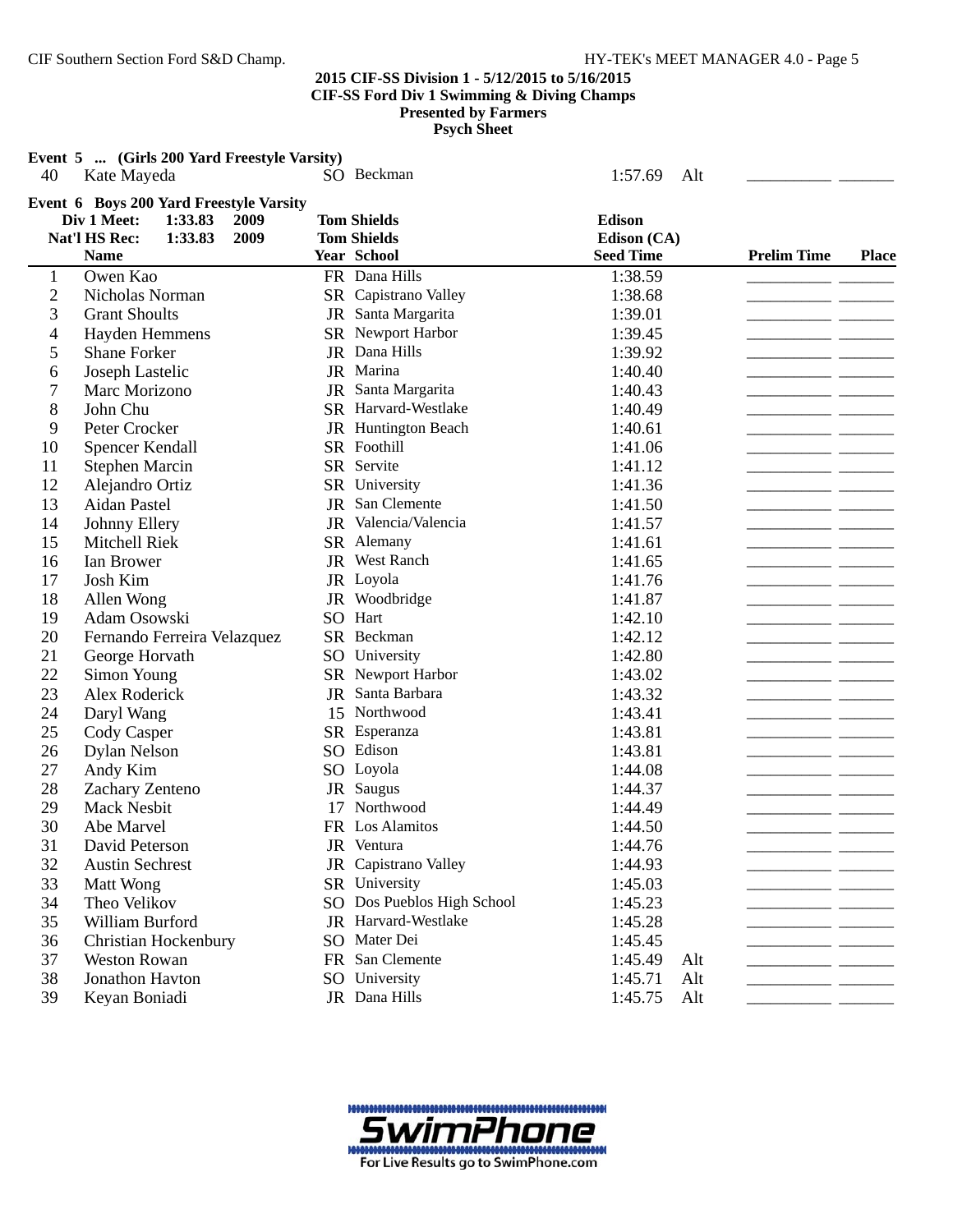**Event 6 ... (Boys 200 Yard Freestyle Varsity)**

| 40             | <b>Foster Hoose</b>                                                                                     | JR Corona del Mar                               | 1:45.82<br>Alt          |                    |                                            |
|----------------|---------------------------------------------------------------------------------------------------------|-------------------------------------------------|-------------------------|--------------------|--------------------------------------------|
|                | Event 7 Girls 200 Yard IM Varsity<br>Div 1 Meet:<br>1:58.74<br>2010<br>Nat'l HS Rec:<br>2009<br>1:53.82 | <b>Meghan Hawthorne</b><br><b>Dagny Knutson</b> | Chaminade<br>Minot (ND) |                    |                                            |
|                | <b>Name</b>                                                                                             | Year School                                     | <b>Seed Time</b>        | <b>Prelim Time</b> | <b>Place</b>                               |
| $\mathbf{1}$   | Sonia Wang                                                                                              | SR Jserra                                       | 1:59.68                 |                    |                                            |
| $\overline{c}$ | Nikol Popov                                                                                             | SO Valencia/Valencia                            | 2:00.45                 |                    |                                            |
| 3              | Karli Thuen                                                                                             | SR Jserra                                       | 2:00.84                 |                    |                                            |
| 4              | Meagan Popp                                                                                             | SR Corona del Mar                               | 2:01.31                 |                    | <b>Contract Contract Contract Contract</b> |
| 5              | Nora Deleske                                                                                            | SO Edison                                       | 2:02.03                 |                    |                                            |
| 6              | Kirsten Vose                                                                                            | SR Flintridge Sacred Heart                      | 2:02.33                 |                    |                                            |
| 7              | Mik Ranslem                                                                                             | SR Hart                                         | 2:03.38                 |                    |                                            |
| 8              | Jessica Epps                                                                                            | FR Tesoro                                       | 2:04.18                 |                    |                                            |
| 9              | Isis Choi                                                                                               | JR Woodbridge                                   | 2:04.35                 |                    |                                            |
| 10             | Dominique Gray                                                                                          | SO Tesoro                                       | 2:04.45                 |                    |                                            |
| 11             | Alexandra Skorus Neely                                                                                  | SO Canyon/Canyon Country                        | 2:04.51                 |                    |                                            |
| 12             | Katie Glavinovich                                                                                       | SO Jserra                                       | 2:04.66                 |                    | سيستبدآ                                    |
| 13             | Courtney Mykkanen                                                                                       | JR Foothill                                     | 2:05.40                 |                    |                                            |
| 14             | Sydney Okubo                                                                                            | FR Woodbridge                                   | 2:06.83                 |                    |                                            |
| 15             | Victoria Wakasa                                                                                         | SR Trabuco Hills                                | 2:07.31                 |                    |                                            |
| 16             | Solie Laughlin                                                                                          | SR Ventura                                      | 2:07.35                 |                    |                                            |
| 17             | Kate Lee                                                                                                | FR Irvine                                       | 2:07.72                 |                    |                                            |
| 18             | Isabelle Odgers                                                                                         | FR Santa Margarita                              | 2:08.25                 |                    |                                            |
| 19             | Victoria Epps                                                                                           | SO Tesoro                                       | 2:08.71                 |                    |                                            |
| 20             | Sidney Shimomura                                                                                        | FR Foothill                                     | 2:08.92                 |                    |                                            |
| 21             | Catherine Lowengrub                                                                                     | JR Jserra                                       | 2:09.16                 |                    |                                            |
| 22             | Kristina Fecarotta                                                                                      | Santa Margarita<br>JR                           | 2:09.72                 |                    |                                            |
| 23             | Bela Patino                                                                                             | Santa Margarita<br><b>FR</b>                    | 2:10.22                 |                    |                                            |
| 24             | <b>Courtney Hanson</b>                                                                                  | JR Mater Dei                                    | 2:10.48                 |                    |                                            |
| 25             | Julia Gonik                                                                                             | 18 Northwood                                    | 2:10.61                 |                    |                                            |
| 26             | Sara Chin                                                                                               | <b>SO</b> Huntington Beach                      | 2:10.86                 |                    |                                            |
| 27             | Hannah Wilkens                                                                                          | Capistrano Valley<br>SO                         | 2:10.90                 | - -                |                                            |
| 28             | Alyson Mendez                                                                                           | SO Los Alamitos                                 | 2:11.13                 |                    |                                            |
| 29             | Amy Qin                                                                                                 | FR Santa Margarita                              | 2:11.22                 | - -                |                                            |
| 30             | Amanda Hayes                                                                                            | SO San Marcos                                   | 2:11.28                 |                    |                                            |
| 31             | Cassandra Barkhorn                                                                                      | SO Dos Pueblos High School                      | 2:11.56                 | $\sim$             |                                            |
| 32             | Hailey Chua                                                                                             | SO Valencia/Valencia                            | 2:11.59                 |                    |                                            |
| 33             | Amanda Poor                                                                                             | FR Los Alamitos                                 | 2:12.25                 |                    |                                            |
| 34             | Kiana Tran                                                                                              | FR Hart                                         | 2:13.42                 |                    |                                            |
| 35             | <b>Allison Schepper</b>                                                                                 | SO Saugus                                       | 2:13.60                 |                    |                                            |
| 36             | Cameron Helm                                                                                            | SO Saugus                                       | 2:14.10                 |                    |                                            |
| 37             | Joyce Yang                                                                                              | SO University                                   | 2:14.18<br>Alt          |                    |                                            |
| 38             | <b>Summer Newton</b>                                                                                    | FR Edison                                       | 2:14.24<br>Alt          |                    |                                            |
| 39             | Christine Do                                                                                            | JR Beckman                                      | 2:15.16<br>Alt          |                    |                                            |

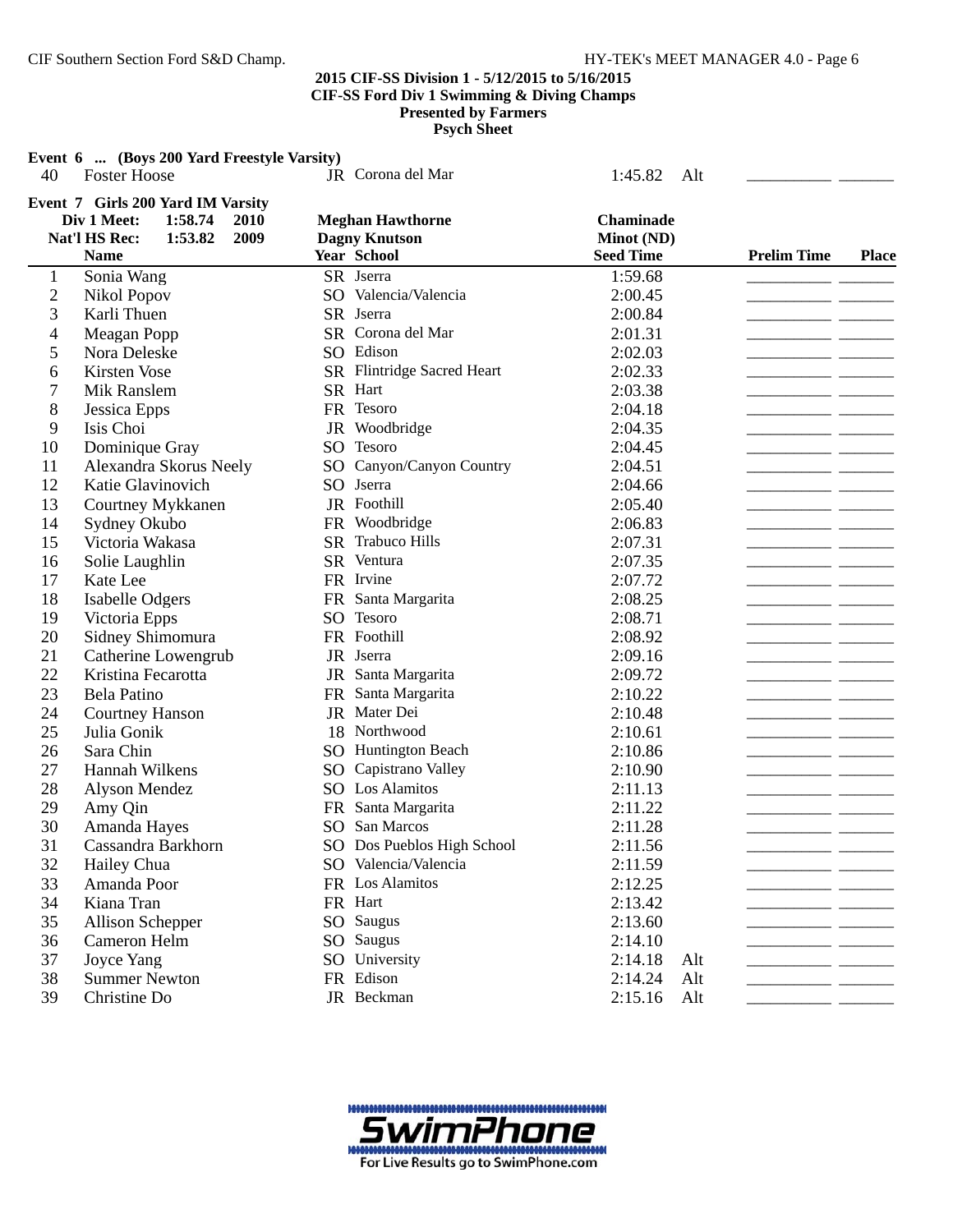**Event 7 ... (Girls 200 Yard IM Varsity)** 40 Madison Himler JR Lutheran/Orange 2:15.27 Alt **Event 8 Boys 200 Yard IM Varsity Div 1 Meet:** 1:45.42 5/17/2014 Corey Okubo **University Nat'l HS Rec: 1:41.39 David Nolan Hershey (PA) 2011 Name Year School Place Seed Time Prelim Time** Daniel Tran SR University 1:49.38 \_\_\_\_\_\_\_\_\_\_\_ \_\_\_\_\_\_\_ Tyler Lin SR Corona del Mar 1:50.33 \_\_\_\_\_\_\_\_\_\_\_ \_\_\_\_\_\_\_ Ken Takahashi SR University 1:50.34 \_\_\_\_\_\_\_\_\_\_\_ \_\_\_\_\_\_\_ Sean Lee SO Loyola 1:50.53 \_\_\_\_\_\_\_\_\_\_\_ \_\_\_\_\_\_\_ Kevin Dai JR Valencia/Valencia 1:51.04 \_\_\_\_\_\_\_\_\_\_\_ \_\_\_\_\_\_\_ Justin Hanson SR Corona del Mar 1:51.34 \_\_\_\_\_\_\_\_\_\_\_ \_\_\_\_\_\_\_ 7 Trent Pellini SO Dana Hills 1:51.35 Trent Pellini 8 Walker Bell SR Dos Pueblos High School 1:51.93 \_\_\_\_\_\_\_\_\_\_\_\_\_\_\_\_\_\_\_\_\_\_\_\_\_\_\_\_\_\_\_ Brad Prolo SO San Clemente 1:52.08 \_\_\_\_\_\_\_\_\_\_\_ \_\_\_\_\_\_\_ 10 William Monjay 15 Northwood 1:52.62<br>11 Niles Biolley SR Ventura 1:52.96 Niles Biolley SR Ventura 1:52.96 \_\_\_\_\_\_\_\_\_\_\_ \_\_\_\_\_\_\_ 12 Judd Howard SR University 1:53.16 \_\_\_\_\_\_\_\_\_\_\_ \_\_ 13 Daniel Yos JR Lutheran/Orange 1:53.35 14 Tim Hanson JR Corona del Mar 1:53.39 \_\_\_\_\_\_\_\_\_\_\_ Douglas Nogueira SR St. Francis 1:53.41 \_\_\_\_\_\_\_\_\_\_\_ \_\_\_\_\_\_\_ Taylor Cortens SR Corona del Mar 1:53.48 \_\_\_\_\_\_\_\_\_\_\_ \_\_\_\_\_\_\_ Zachary Nelson JR Edison 1:53.66 \_\_\_\_\_\_\_\_\_\_\_ \_\_\_\_\_\_\_ Jonathan Cheng FR Tesoro 1:53.79 \_\_\_\_\_\_\_\_\_\_\_ \_\_\_\_\_\_\_ 19 Tanner Olson SO Saugus 1:53.88 1:53.88 20 Samuel Knott SR Fountain Valley 1:54.08 Alexander Qu SO Santa Margarita 1:54.16 \_\_\_\_\_\_\_\_\_\_\_ \_\_\_\_\_\_\_ Gabe Schneider JR Loyola 1:54.32 \_\_\_\_\_\_\_\_\_\_\_ \_\_\_\_\_\_\_ 23 Derek Fordham JR Los Alamitos 1:54.35 Samuel Jo JR Loyola 1:54.68 \_\_\_\_\_\_\_\_\_\_\_ \_\_\_\_\_\_\_ Gabe Munoz 18 Northwood 1:54.93 \_\_\_\_\_\_\_\_\_\_\_ \_\_\_\_\_\_\_ Matt Lee SO Beckman 1:54.99 \_\_\_\_\_\_\_\_\_\_\_ \_\_\_\_\_\_\_ Johnathan Bramm SO Edison 1:55.36 \_\_\_\_\_\_\_\_\_\_\_ \_\_\_\_\_\_\_ Matt Yong SR University 1:55.46 \_\_\_\_\_\_\_\_\_\_\_ \_\_\_\_\_\_\_ Hayden Liu FR Crespi 1:55.92 \_\_\_\_\_\_\_\_\_\_\_ \_\_\_\_\_\_\_ Lucas Saliba JR Los Alamitos 1:56.50 \_\_\_\_\_\_\_\_\_\_\_ \_\_\_\_\_\_\_ Sawyer Farmer JR Newport Harbor 1:56.71 \_\_\_\_\_\_\_\_\_\_\_ \_\_\_\_\_\_\_ Joshua Graves SR Servite 1:57.36 \_\_\_\_\_\_\_\_\_\_\_ \_\_\_\_\_\_\_ 33 Matthew McDermott JR St. John Bosco 1:57.78 Brandon Lum SR Ventura 1:58.14 \_\_\_\_\_\_\_\_\_\_\_ \_\_\_\_\_\_\_ Sak Holter JR Valencia/Valencia 1:58.21 \_\_\_\_\_\_\_\_\_\_\_ \_\_\_\_\_\_\_ Daniel Macavei SO Esperanza 1:58.96 \_\_\_\_\_\_\_\_\_\_\_ \_\_\_\_\_\_\_ Jason Zhong  $38$  Jason Zhong  $37$  Jason Zhong  $37$  Jason Zhong  $37$  Jason Zhong  $38$ 

- 
- 38 Nick Ding FR Yorba Linda 1:59.33 Alt \_\_\_\_\_\_\_\_\_\_\_ \_\_\_\_\_\_\_
- 39 Evan Czaja SO Santa Margarita 1:59.41 Alt \_\_\_\_\_\_\_\_\_\_\_ \_\_\_\_\_\_\_

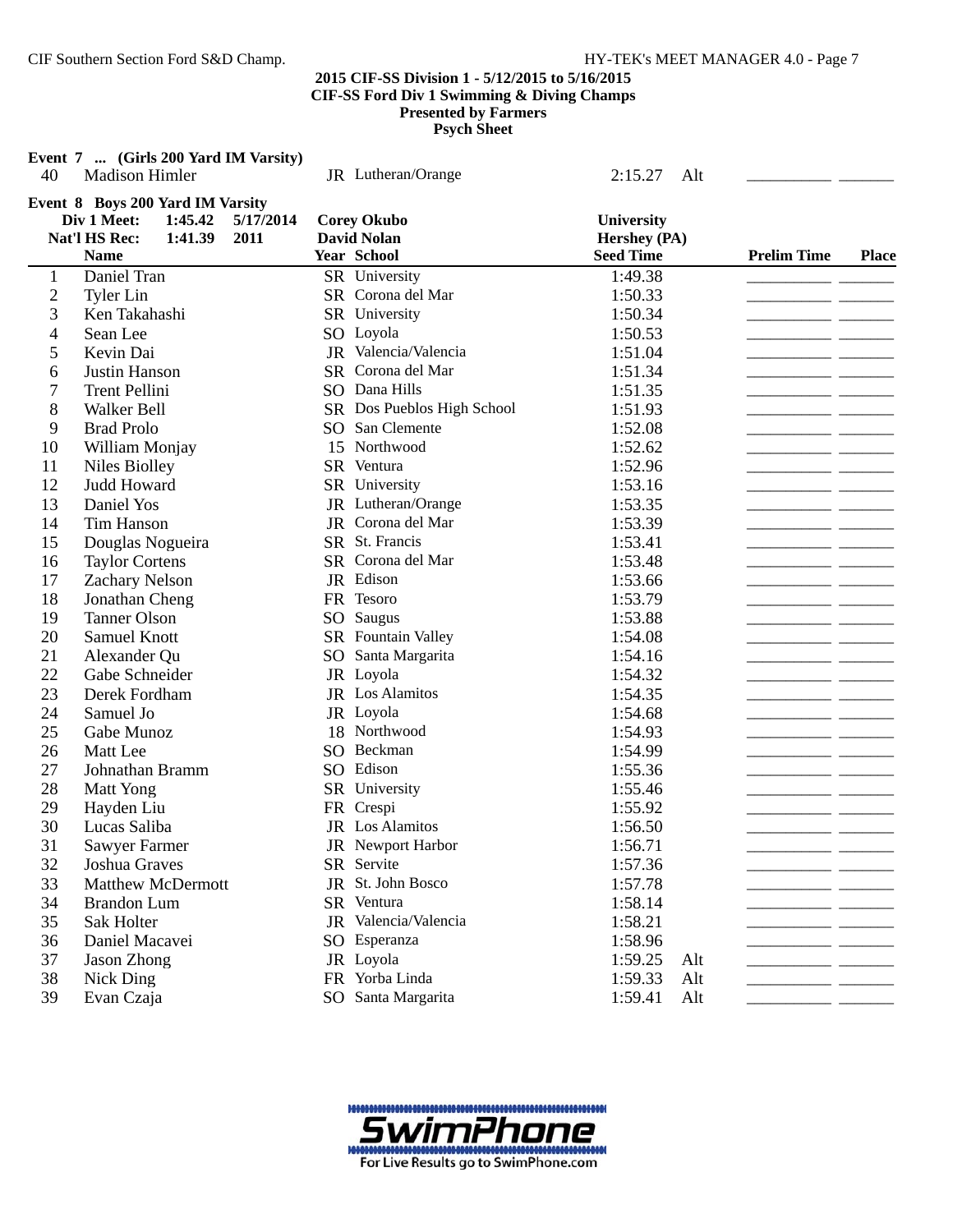| 40             | Event 8  (Boys 200 Yard IM Varsity)<br>Mark Mulder                                                                                 | <b>SO</b> Trabuco Hills                                              | 1:59.41<br>Alt                                     |                                    |
|----------------|------------------------------------------------------------------------------------------------------------------------------------|----------------------------------------------------------------------|----------------------------------------------------|------------------------------------|
|                | Event 9 Girls 50 Yard Freestyle Varsity<br>Div 1 Meet:<br>21.98<br>5/17/2014<br>Nat'l HS Rec:<br>21.98<br>5/17/2014<br><b>Name</b> | <b>Abbey Weitzeil</b><br><b>Abbey Weitzeil</b><br><b>Year School</b> | <b>Saugus</b><br><b>Saugus</b><br><b>Seed Time</b> | <b>Prelim Time</b><br><b>Place</b> |
| $\mathbf{1}$   | Abbey Weitzeil                                                                                                                     | SR Saugus                                                            | 22.70                                              |                                    |
| $\overline{c}$ | Kaitlyn Albertoli                                                                                                                  | SR Jserra                                                            | 23.41                                              |                                    |
| 3              | Katherine Wagner                                                                                                                   | JR Alemany                                                           | 23.48                                              |                                    |
| 4              | <b>Sydney Rouse</b>                                                                                                                | FR Los Alamitos                                                      | 23.85                                              |                                    |
| 5              | Lauren Amigleo                                                                                                                     | FR San Clemente                                                      | 23.91                                              |                                    |
| 6              | Tamara Santoyo                                                                                                                     | SR Hart                                                              | 23.93                                              |                                    |
| 7              | Natalie Crocker                                                                                                                    | FR Huntington Beach                                                  | 23.96                                              |                                    |
| 8              | Julia Wolf                                                                                                                         | FR Valencia/Valencia                                                 | 24.09                                              |                                    |
| 9              | Emily Konishi                                                                                                                      | SR Foothill                                                          | 24.17                                              |                                    |
| 10             | Jacquelyn Harris                                                                                                                   | SO Marina                                                            | 24.20                                              |                                    |
| 11             | Nicole Lin                                                                                                                         | SO Corona del Mar                                                    | 24.21                                              |                                    |
| 12             | Carley Vaccher                                                                                                                     | SO Lutheran/Orange                                                   | 24.26                                              |                                    |
| 13             | <b>Cassidy Humphrey</b>                                                                                                            | SR Dana Hills                                                        | 24.27                                              |                                    |
| 14             | Paisley O'Shea                                                                                                                     | SR Ventura                                                           | 24.38                                              |                                    |
| 15             | <b>Mollie Simmons</b>                                                                                                              | SO Lutheran/Orange                                                   | 24.40                                              |                                    |
| 16             | <b>Brooke Maxson</b>                                                                                                               | JR Foothill                                                          | 24.41                                              |                                    |
| 17             | Kate Herrill                                                                                                                       | JR Flintridge Sacred Heart                                           | 24.42                                              |                                    |
| 18             | Sharon Banh                                                                                                                        | SO Los Alamitos                                                      | 24.42                                              |                                    |
| 19             | Megan Kluck                                                                                                                        | SO Edison                                                            | 24.51                                              |                                    |
| 20             | Sarah Kreiser                                                                                                                      | SR Trabuco Hills                                                     | 24.55                                              |                                    |
| 21             | Princess Ferguson-Nguyen                                                                                                           | JR University                                                        | 24.59                                              |                                    |
| 22             | Molly McCance                                                                                                                      | FR Woodbridge                                                        | 24.60                                              |                                    |
| 23             | Sheila Karimi                                                                                                                      | SR Villa Park                                                        | 24.62                                              |                                    |
| 24             | Jeni Griffin                                                                                                                       | Santa Margarita<br>SO                                                | 24.67                                              |                                    |
| 25             | Carlee Kapana                                                                                                                      | SR Newport Harbor                                                    | 24.68                                              |                                    |
| 26             | Olivia Boisen                                                                                                                      | Capistrano Valley<br>SR                                              | 24.74                                              |                                    |
| 27             | <b>Bridget Greuel</b>                                                                                                              | SR Dana Hills                                                        | 24.80                                              |                                    |
| 28             | Marriott Hoffmann                                                                                                                  | FR Santa Margarita                                                   | 24.84                                              |                                    |
| 29             | <b>Natalie Manders</b>                                                                                                             | SR Beckman                                                           | 24.85                                              |                                    |
| 30             | Kennedy Hood                                                                                                                       | SO Fountain Valley                                                   | 24.85                                              |                                    |
| 31             | Samantha Soriano                                                                                                                   | SO Fountain Valley                                                   | 24.85                                              |                                    |
| 32             | Jennifer Wong                                                                                                                      | SO West Ranch                                                        | 24.86                                              |                                    |
| 33             | <b>Allison Plamondon</b>                                                                                                           | SO Santa Margarita                                                   | 24.87                                              |                                    |
| 34             | Kaitlyn Tsou                                                                                                                       | SO Irvine                                                            | 24.91                                              |                                    |
| 35             | Taylor Lee                                                                                                                         | FR Tesoro                                                            | 25.01                                              |                                    |
| 36             | Abigail Nelson                                                                                                                     | FR Lutheran/Orange                                                   | 25.02                                              |                                    |
| 37             | Kaleigh Anderson                                                                                                                   | SR San Clemente                                                      | 25.05<br>Alt                                       |                                    |
| 38             | Hana Hattori                                                                                                                       | FR Valencia/Valencia                                                 | 25.06<br>Alt                                       |                                    |
| 39             | Piper Smith                                                                                                                        | FR San Marcos                                                        | 25.11<br>Alt                                       |                                    |

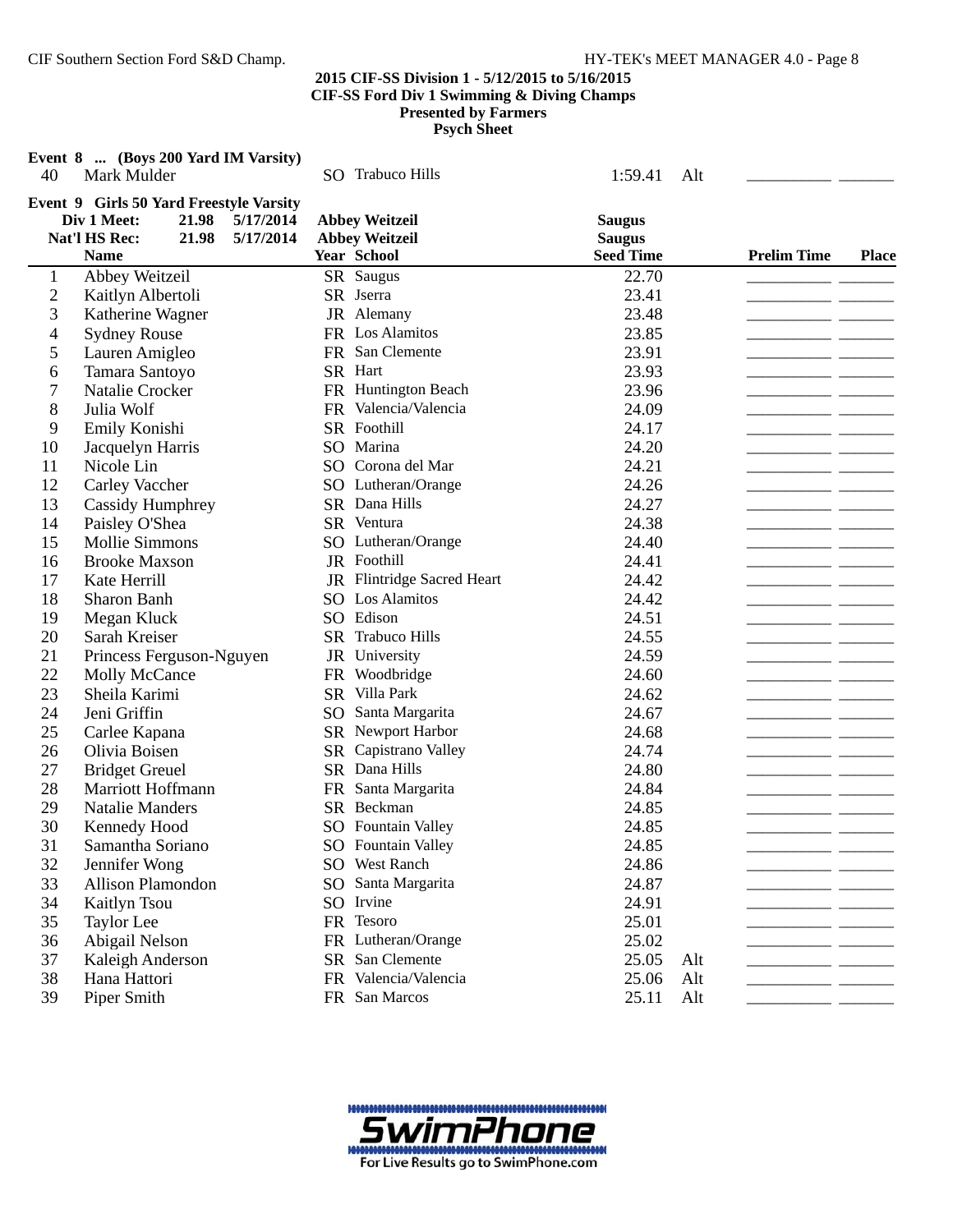**Event 9 ... (Girls 50 Yard Freestyle Varsity)**<br>40 Avery Trudell **SO** Te Avery Trudell SO Tesoro 25.14 Alt \_\_\_\_\_\_\_\_\_\_\_ \_\_\_\_\_\_\_

| soro |  |  |
|------|--|--|
|      |  |  |

|                | Event 10 Boys 50 Yard Freestyle Varsity |      |                           |                  |     |                    |              |
|----------------|-----------------------------------------|------|---------------------------|------------------|-----|--------------------|--------------|
|                | Div 1 Meet:<br>19.95                    | 2008 | <b>Joey Hale</b>          | <b>Redlands</b>  |     |                    |              |
|                | Nat'l HS Rec:<br>19.43                  | 2010 | <b>Vladimir Morozov</b>   | Torrance (CA)    |     |                    |              |
|                | <b>Name</b>                             |      | <b>Year School</b>        | <b>Seed Time</b> |     | <b>Prelim Time</b> | <b>Place</b> |
| $\mathbf{1}$   | Ethan Wojciechowski                     |      | SO Huntington Beach       | 20.83            |     |                    |              |
| $\overline{2}$ | William Hofstadter                      |      | SR University             | 20.85            |     |                    |              |
| 3              | Dominik Folkner                         |      | SR Newport Harbor         | 21.09            |     |                    |              |
| $\overline{4}$ | Cole Cogswell                           |      | SR Hart                   | 21.11            |     |                    |              |
| 5              | Aidan Pastel                            |      | JR San Clemente           | 21.14            |     |                    |              |
| 6              | Mark Wyse                               |      | SR Esperanza              | 21.23            |     |                    |              |
| 7              | Rafael Felix                            |      | SR Capistrano Valley      | 21.24            |     |                    |              |
| 8              | Peter Zhu                               |      | 15 Northwood              | 21.33            |     |                    |              |
| 9              | Zander Minano                           |      | FR Notre Dame/SO          | 21.42            |     |                    |              |
| 10             | Josh Bernardin                          |      | <b>SR</b> Fountain Valley | 21.45            |     |                    |              |
| 11             | <b>Quinn Gates</b>                      |      | SR Tesoro                 | 21.46            |     |                    |              |
| 12             | Austin Barreiro                         |      | SR Hart                   | 21.47            |     |                    |              |
| 13             | Joon Sung                               |      | JR Loyola                 | 21.48            |     |                    |              |
| 14             | Colin See                               |      | SR Lutheran/Orange        | 21.49            |     |                    |              |
| 15             | Jude Zamora                             |      | SR Crespi                 | 21.52            |     |                    |              |
| 16             | <b>Tyler Tran</b>                       |      | SR Valencia/Valencia      | 21.57            |     |                    |              |
| 17             | Kyle Cude                               |      | SR Tesoro                 | 21.62            |     |                    |              |
| 18             | <b>Scott Brown</b>                      |      | SR Loyola                 | 21.63            |     |                    |              |
| 19             | Ashton Jajonie                          |      | SR Corona del Mar         | 21.65            |     |                    |              |
| 20             | William Karren                          |      | SR Saugus                 | 21.69            |     |                    |              |
| 21             | <b>Bennett Williams</b>                 |      | JR Dana Hills             | 21.71            |     |                    |              |
| 22             | Kyle Beeler                             |      | SR Trabuco Hills          | 21.71            |     |                    |              |
| 23             | Justin Le                               |      | SR Beckman                | 21.72            |     |                    |              |
| 24             | Adam Lott                               |      | JR Los Alamitos           | 21.73            |     |                    |              |
| 25             | Jason Trzeciecki                        |      | SR Newport Harbor         | 21.74            |     |                    |              |
| 26             | <b>Tanner Roletter</b>                  |      | JR Corona del Mar         | 21.76            |     |                    |              |
| 27             | Paul Carey                              |      | JR Los Alamitos           | 21.78            |     |                    |              |
| 28             | Cameron Hsieh                           |      | 16 Northwood              | 21.81            |     |                    |              |
| 29             | <b>Brian Buxton</b>                     |      | SR Valencia/Valencia      | 21.83            |     |                    |              |
| 30             | Jack Burleigh                           |      | JR Buena                  | 21.84            |     |                    |              |
| 31             | Johnny Hooper                           |      | SR Harvard-Westlake       | 21.86            |     |                    |              |
| 32             | <b>Chase Hamming</b>                    |      | SR San Clemente           | 21.88            |     |                    |              |
| 33             | Spencer Lupin                           |      | SR Santa Margarita        | 21.88            |     |                    |              |
| 34             | Alec Holder                             |      | JR Beckman                | 21.89            |     |                    |              |
| 35             | Evan Kim                                |      | SO Beckman                | 21.89            |     |                    |              |
|                |                                         |      | SR Mater Dei              |                  |     |                    |              |
| 36             | <b>Matthew Payne</b>                    |      | SR Dana Hills             | 21.91            |     |                    |              |
| 37             | Matthew Honey                           |      |                           | 21.92            | Alt |                    |              |
| 38             | Hayden Mortensen                        |      | SR Ventura                | 21.93            | Alt |                    |              |
| 39             | Garrett Arbogast                        |      | SR Jserra                 | 21.96            | Alt |                    |              |

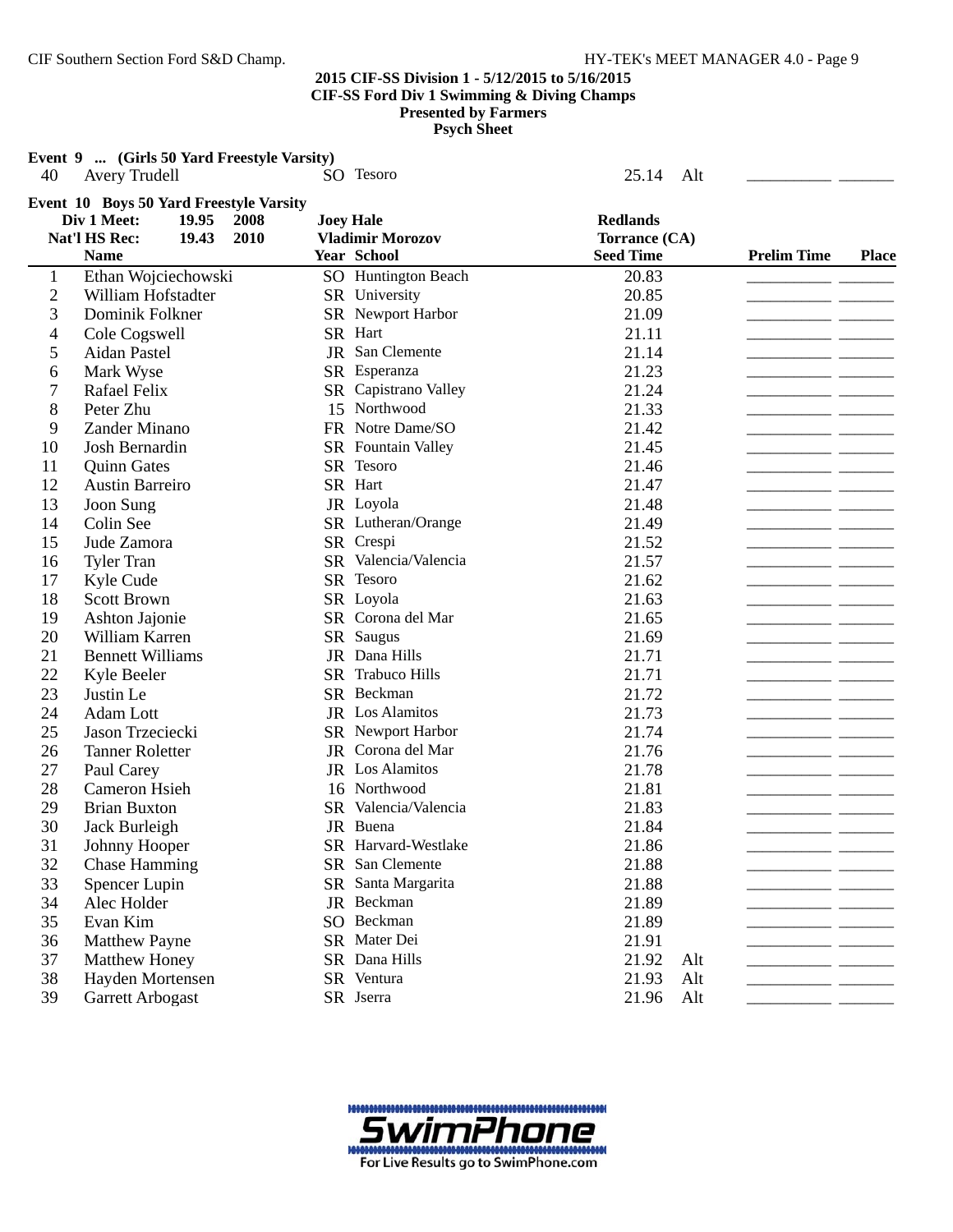**Event 10 ... (Boys 50 Yard Freestyle Varsity)** 40 Nick Vollucci SR Woodbridge 22.01 Alt **Event 11 Girls 100 Yard Butterfly Varsity Div 1 Meet:** 51.78 5/17/2014 **Kathryn McLaughlin** Santa Margarita Nat'l HS Rec: 51.70 2014 Beata Nelson **2014 Beata Nelson** Verona Area (WI) **Name Year School Place Seed Time Prelim Time** 1 Eva Merrell FR Corona del Mar 53.35 2 Kathryn McLaughlin SR Santa Margarita 53.97 \_\_\_\_\_\_\_\_\_\_\_\_\_\_\_\_\_\_\_\_\_\_\_\_\_\_\_\_\_\_\_\_\_\_\_ 3 Mik Ranslem SR Hart 55.16 \_\_\_\_\_\_\_\_\_\_ 4 Jessica Epps FR Tesoro 55.23 \_\_\_\_\_\_\_\_\_\_\_ \_\_\_\_\_\_\_ 5 Whitney Ching-Wen Chang SO Woodbridge 55.26 6 Shayla Erickson FR Fountain Valley 55.65 7 Bryanna Lee SR Harvard-Westlake 56.55 \_\_\_\_\_\_\_\_\_\_\_ \_\_\_\_\_\_\_ 8 Andrea Felix FR Capistrano Valley 56.71 \_\_\_\_\_\_\_\_\_\_\_ \_\_\_\_\_\_\_ 9 Olivia Smith JR San Marcos 56.93 \_\_\_\_\_\_\_\_\_\_\_ \_\_\_\_\_\_\_ 10 Taylor Snell SO Ventura 56.98 \_\_\_\_\_\_\_\_\_\_\_ \_\_\_\_\_\_\_ 11 Tamara Santoyo SR Hart 56.99 12 Mandy Barnes SR Tesoro 57.03 \_\_\_\_\_\_\_\_\_\_\_ \_\_\_\_\_\_\_ 13 Jacquelyn Harris SO Marina 57.05 14 Carly Perri SO Fountain Valley 57.07 15 Lindsay Clark SO Ventura 57.51 \_\_\_\_\_\_\_\_\_\_\_ \_\_\_\_\_\_\_ 16 Riley Crow SO Edison 57.62 \_\_\_\_\_\_\_\_\_\_\_ \_\_\_\_\_\_\_ 17 Courtney Skelley JR Saugus 57.77 \_\_\_\_\_\_\_\_\_\_\_ \_\_\_\_\_\_\_ Jami Hwang 57.81 \_\_\_\_\_\_\_\_\_\_\_\_\_ SO Tesoro 57.81 \_\_\_\_\_\_\_\_\_\_\_\_\_\_\_\_\_\_\_\_\_\_\_\_\_\_\_\_\_\_\_\_\_ 19 Gabrielle Limon SO Edison 57.93 20 Bela Patino **FR** Santa Margarita 58.02 21 Sophia Morici **FR** West Ranch 58.16 \_\_\_\_\_\_\_\_\_\_ \_\_\_ 22 Victoria Wakasa SR Trabuco Hills 58.19 \_\_\_\_\_\_\_\_\_\_\_ \_\_\_\_\_\_\_ 23 Kaila Wong SO Valencia/Valencia 58.24<br>24 Brianna Buckle FR Mater Dei 58.27 24 Brianna Buckle FR Mater Dei 58.27 25 Emily Gough SR San Clemente 58.33 26 Amanda Schatz SR Esperanza 58.43 27 Alyson Mendez SO Los Alamitos 58.43 \_\_\_\_\_\_\_\_\_\_\_ \_\_\_\_\_\_\_ 28 Kara Gilbert SO Los Alamitos 58.49 \_\_\_\_\_\_\_\_\_\_\_ \_\_\_\_\_\_\_ Hannah Wilkens SO Capistrano Valley 58.86 30 Josephine Manuel 18 Northwood 59.06 \_\_\_\_\_\_\_\_\_\_\_ \_\_\_\_\_\_\_ 31 Allison Plamondon SO Santa Margarita 59.16 32 Lauren Weins SR University 59.17 11 11 2011 11 2012 33 Haunani Bautista SO Harvard-Westlake 59.28 \_\_\_\_\_\_\_\_\_\_\_ \_\_\_\_\_\_\_ 34 Christina Taylor SO Valencia/Valencia 59.41 35 Brittany Prentice SO San Marcos 59.55 \_\_\_\_\_\_\_\_\_\_\_ \_\_\_\_\_\_\_ 36 Kaitlyn Ellery FR Valencia/Valencia 59.64 \_\_\_\_\_\_\_\_\_\_\_ \_\_\_\_\_\_\_ 37 Audrey Johnstone SR Santa Margarita 59.69 Alt 38 Courtney Nuttall SR Dos Pueblos High School 59.89 Alt \_\_\_\_\_\_\_\_\_\_\_\_\_\_\_\_\_ 39 Kathy Lim SR University 59.99 Alt \_\_\_\_\_\_\_\_\_\_\_ \_\_\_\_\_\_\_

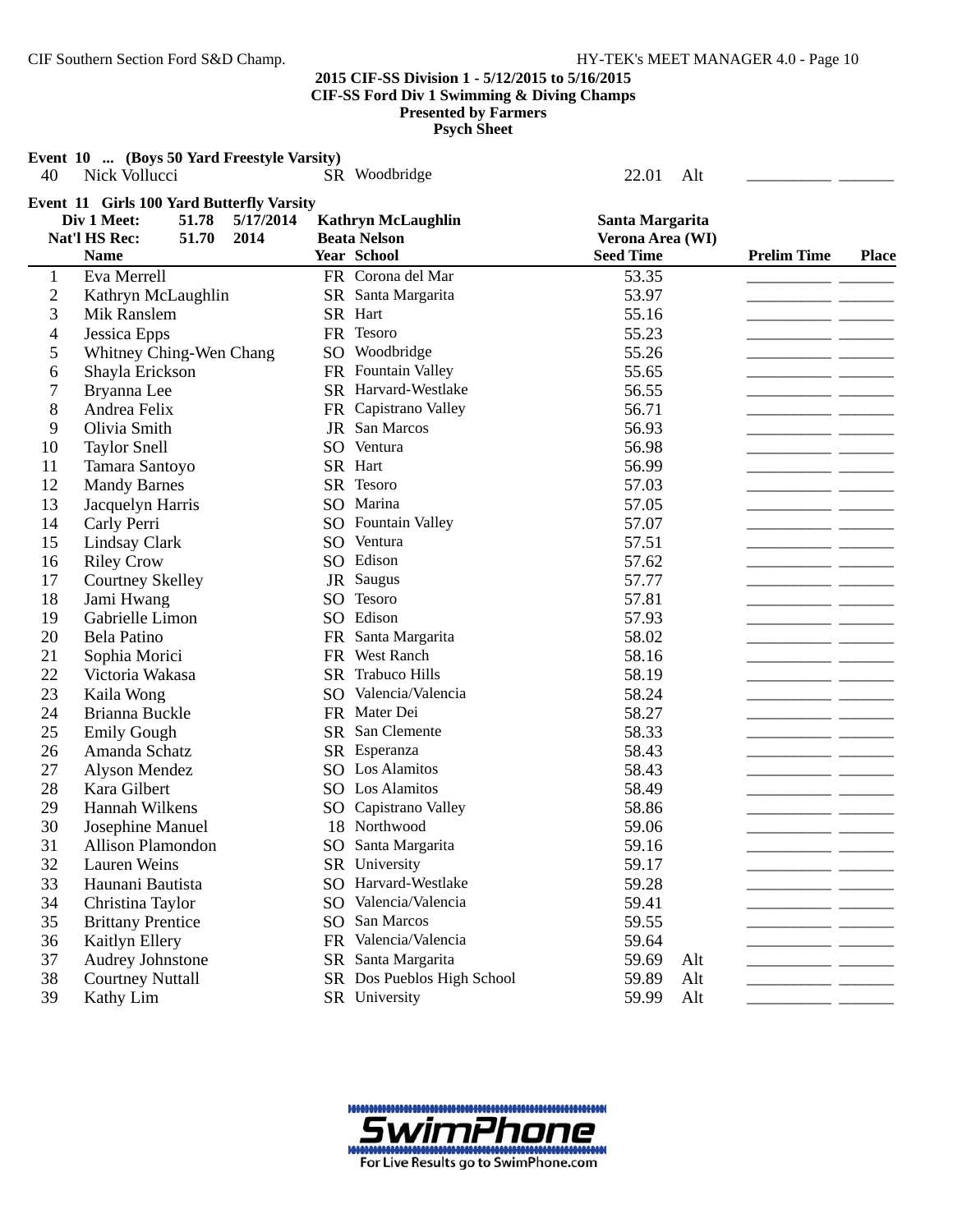**Psych Sheet**

**Event 11 ... (Girls 100 Yard Butterfly Varsity)**<br>40 Karina Weingard FR Tes Karina Weingard **FR Tesoro FR Tesoro** 1:00.33 Alt \_\_\_\_\_\_\_\_\_\_\_\_

|                          | Event 12 Boys 100 Yard Butterfly Varsity |           |                            |                    |     |                    |              |
|--------------------------|------------------------------------------|-----------|----------------------------|--------------------|-----|--------------------|--------------|
|                          | Div 1 Meet:<br>46.69                     | 5/17/2014 | <b>Alex Valente</b>        | <b>Dos Pueblos</b> |     |                    |              |
|                          | Nat'l HS Rec:<br>45.52                   | 2013      | <b>Joseph Schooling</b>    | <b>Bolles</b> (FL) |     |                    |              |
|                          | <b>Name</b>                              |           | <b>Year School</b>         | <b>Seed Time</b>   |     | <b>Prelim Time</b> | <b>Place</b> |
| $\mathbf{1}$             | Alex Valente                             |           | SR Dos Pueblos High School | 47.37              |     | $ -$               |              |
| $\mathfrak{2}$           | Sean Lee                                 |           | SO Loyola                  | 49.42              |     |                    |              |
| 3                        | Johnny Ellery                            |           | JR Valencia/Valencia       | 49.71              |     |                    |              |
| $\overline{\mathcal{L}}$ | Daniel Kim                               |           | FR Tesoro                  | 49.90              |     |                    |              |
| 5                        | Justin Hanson                            |           | SR Corona del Mar          | 49.94              |     |                    |              |
| 6                        | Michael Smith                            |           | SO Dana Hills              | 50.07              |     |                    |              |
| 7                        | Joon Sung                                |           | JR Loyola                  | 50.51              |     |                    |              |
| 8                        | <b>Quinn Birtles</b>                     |           | SR San Clemente            | 50.57              |     |                    |              |
| 9                        | <b>Brandon Lum</b>                       |           | SR Ventura                 | 50.90              |     |                    |              |
| 10                       | <b>Andrew Knoell</b>                     |           | SO University              | 51.30              |     |                    |              |
| 11                       | <b>Alexander Hsing</b>                   |           | JR Harvard-Westlake        | 51.36              |     |                    |              |
| 12                       | Nick Bell                                |           | JR Loyola                  | 51.48              |     |                    |              |
| 13                       | Ethan Archer                             |           | SO Corona del Mar          | 51.55              |     |                    |              |
| 14                       | Peter Zhu                                |           | 15 Northwood               | 51.76              |     |                    |              |
| 15                       | <b>Brian Buxton</b>                      |           | SR Valencia/Valencia       | 51.79              |     |                    |              |
| 16                       | Jude Zamora                              |           | SR Crespi                  | 51.80              |     |                    |              |
| 17                       | <b>Stephen Yang</b>                      |           | JR University              | 51.86              |     |                    |              |
| 18                       | William Karren                           |           | SR Saugus                  | 51.87              |     |                    |              |
| 19                       | <b>Gregory Havton</b>                    |           | SO University              | 51.94              |     |                    |              |
| 20                       | <b>Josh Swart</b>                        |           | SR San Clemente            | 51.98              |     |                    |              |
| 21                       | Nathan Yos                               |           | SO Lutheran/Orange         | 52.02              |     |                    |              |
| 22                       | Gabe Munoz                               |           | 18 Northwood               | 52.06              |     |                    |              |
| 23                       | Christopher Havton                       |           | SR University              | 52.12              |     |                    |              |
| 24                       | Chris Sleutjes                           |           | JR Notre Dame/SO           | 52.12              |     |                    |              |
| 25                       | Nathan Huot                              |           | FR Beckman                 | 52.25              |     |                    |              |
| 26                       | Kris Abramyan                            |           | SR Loyola                  | 52.44              |     |                    |              |
| 27                       | Jon Polos                                |           | JR Corona del Mar          | 52.47              |     |                    |              |
| 28                       | Jacob Cavano                             |           | FR Huntington Beach        | 52.54              |     | - -                |              |
| 29                       | <b>Dylan Nelson</b>                      |           | SO Edison                  | 52.60              |     |                    |              |
| 30                       | Derek Fordham                            |           | JR Los Alamitos            | 52.62              |     |                    |              |
| 31                       | Jack McLaughlin                          |           | SO Dana Hills              | 52.70              |     |                    |              |
| 32                       | Kaikea Wilinski                          |           | SO Mater Dei               | 52.77              |     |                    |              |
| 33                       | Gareth Svanda                            |           | SO Marina                  | 52.78              |     |                    |              |
| 34                       | John Redoutey                            |           | SR Mater Dei               | 52.93              |     |                    |              |
| 35                       | John Lupu                                |           | SR Canyon/Canyon Country   | 53.05              |     |                    |              |
| 36                       | Robert Lee                               |           | JR Foothill                | 53.07              |     |                    |              |
| 37                       | Hwa Min Sim                              |           | 18 Northwood               | 53.09              | Alt |                    |              |
| 38                       | George Kuesis                            |           | JR San Marcos              | 53.23              | Alt |                    |              |
| 39                       | <b>Kyle Reilly</b>                       |           | JR Fountain Valley         | 53.48              | Alt |                    |              |

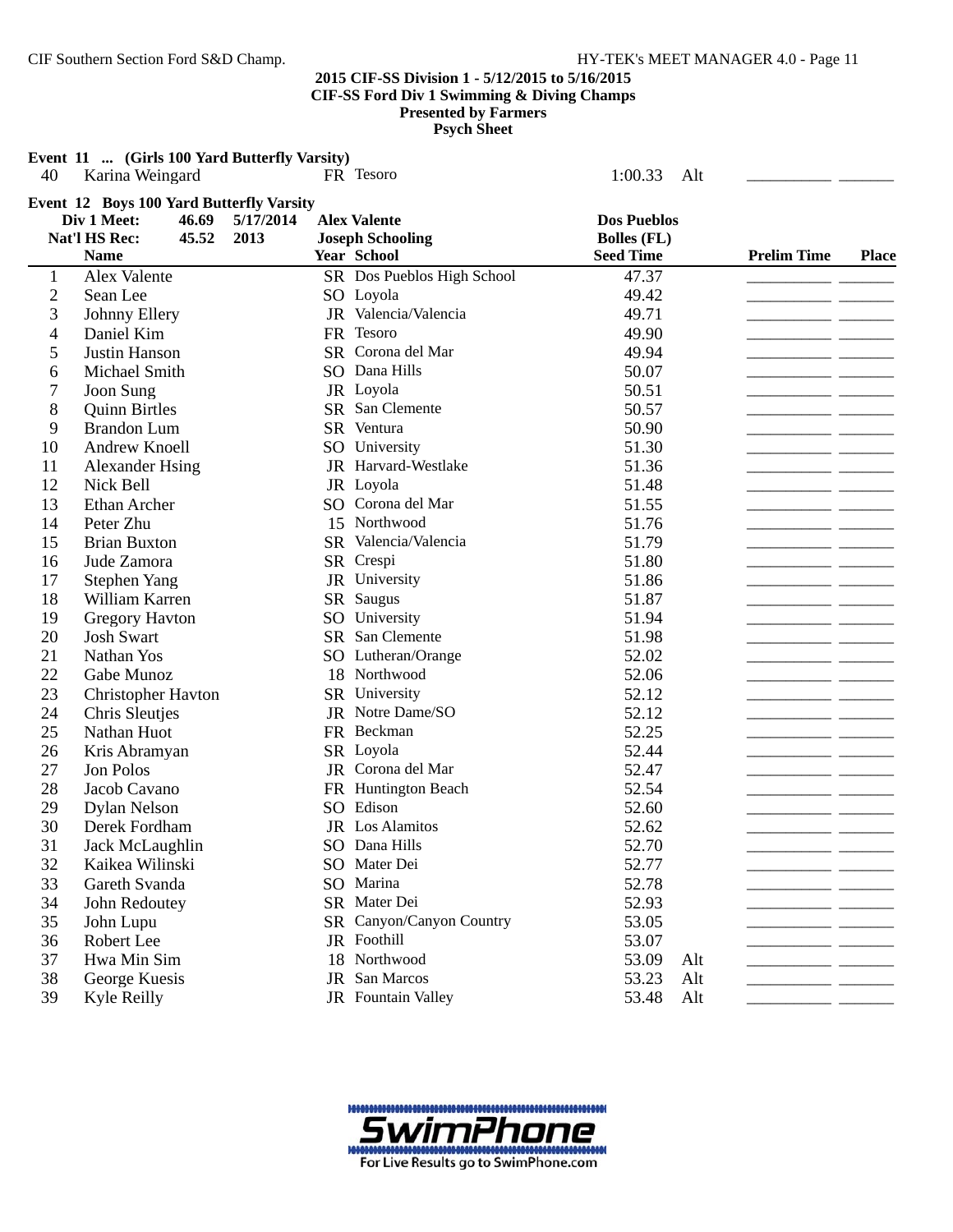**Psych Sheet**

|                | Event 12  (Boys 100 Yard Butterfly Varsity)                                                                                          |             | JR Mater Dei                                   |                                                    |     |                    |              |
|----------------|--------------------------------------------------------------------------------------------------------------------------------------|-------------|------------------------------------------------|----------------------------------------------------|-----|--------------------|--------------|
| 40             | Clint Hurdle                                                                                                                         |             |                                                | 53.48                                              | Alt |                    |              |
|                | Event 13 Girls 100 Yard Freestyle Varsity<br>Div 1 Meet:<br>47.82<br>5/17/2014<br>Nat'l HS Rec:<br>47.82<br>5/17/2014<br><b>Name</b> | Year School | <b>Abbey Weitzeil</b><br><b>Abbey Weitzeil</b> | <b>Saugus</b><br><b>Saugus</b><br><b>Seed Time</b> |     | <b>Prelim Time</b> | <b>Place</b> |
| $\mathbf{1}$   | Abbey Weitzeil                                                                                                                       | SR Saugus   |                                                | 49.02                                              |     |                    |              |
| $\overline{c}$ | Samantha Shelton                                                                                                                     |             | FR Santa Margarita                             | 50.20                                              |     |                    |              |
| 3              | Aislinn Light                                                                                                                        |             | JR Mater Dei                                   | 50.94                                              |     |                    |              |
| 4              | Kaitlyn Albertoli                                                                                                                    | SR Jserra   |                                                | 51.26                                              |     |                    |              |
| 5              | Katherine Wagner                                                                                                                     |             | JR Alemany                                     | 51.28                                              |     |                    |              |
| 6              | Alicia Harrison                                                                                                                      | SO Ventura  |                                                | 51.30                                              |     |                    |              |
| 7              | <b>Taylor Newton</b>                                                                                                                 | JR Edison   |                                                | 51.67                                              |     |                    |              |
| 8              | Dominique Gray                                                                                                                       | SO Tesoro   |                                                | 51.69                                              |     |                    |              |
| 9              | Emily Konishi                                                                                                                        | SR Foothill |                                                | 51.99                                              |     |                    |              |
| 10             | Paige Hauschild                                                                                                                      |             | SO San Marcos                                  | 52.15                                              |     |                    |              |
| 11             | Samantha Le                                                                                                                          | SO Edison   |                                                | 52.37                                              |     |                    |              |
| 12             | Kathryn Krolikowski                                                                                                                  |             | SO Woodbridge                                  | 52.38                                              |     |                    |              |
| 13             | Camryn Barry                                                                                                                         |             | SO Santa Margarita                             | 52.43                                              |     |                    |              |
| 14             | <b>Olivia Parks</b>                                                                                                                  |             | FR Notre Dame/SO                               | 52.53                                              |     |                    |              |
| 15             | Lauren Amigleo                                                                                                                       |             | FR San Clemente                                | 52.56                                              |     |                    |              |
| 16             | Maija Ninness                                                                                                                        |             | FR San Marcos                                  | 52.58                                              |     |                    |              |
| 17             | Whitney Ching-Wen Chang                                                                                                              |             | SO Woodbridge                                  | 52.69                                              |     |                    |              |
| 18             | <b>Brooke Maxson</b>                                                                                                                 |             | JR Foothill                                    | 52.73                                              |     |                    |              |
| 19             | <b>Cassidy Humphrey</b>                                                                                                              |             | SR Dana Hills                                  | 52.84                                              |     |                    |              |
| 20             | Molly McCance                                                                                                                        |             | FR Woodbridge                                  | 52.96                                              |     |                    |              |
| 21             | Vanessa Tran                                                                                                                         | JR Jserra   |                                                | 53.11                                              |     |                    |              |
| 22             | Claudia Wong                                                                                                                         |             | SO Harvard-Westlake                            | 53.17                                              |     |                    |              |
| 23             | Bryanna Lee                                                                                                                          |             | SR Harvard-Westlake                            | 53.18                                              |     |                    |              |
| 24             | Samantha Soriano                                                                                                                     |             | SO Fountain Valley                             | 53.24                                              |     |                    |              |
| 25             | Princess Ferguson-Nguyen                                                                                                             |             | JR University                                  | 53.24                                              |     |                    |              |
| 26             | Reagan Eickert                                                                                                                       |             | SR Dos Pueblos High School                     | 53.26                                              |     |                    |              |
| 27             | Terra Matsushima                                                                                                                     | FR Marina   |                                                | 53.32                                              |     |                    |              |
| 28             | Paisley O'Shea                                                                                                                       | SR Ventura  |                                                | 53.36                                              |     |                    |              |
| 29             | Olivia Boisen                                                                                                                        |             | SR Capistrano Valley                           | 53.38                                              |     |                    |              |
| 30             | Carley Vaccher                                                                                                                       |             | SO Lutheran/Orange                             | 53.40                                              |     |                    |              |
| 31             | Annalena Assaiante                                                                                                                   |             | SR Valencia/Valencia                           | 53.72                                              |     |                    |              |
| 32             | Sarah Kreiser                                                                                                                        |             | SR Trabuco Hills                               | 53.74                                              |     |                    |              |
| 33             | Sharon Banh                                                                                                                          |             | SO Los Alamitos                                | 53.75                                              |     |                    |              |
| 34             | <b>Bridget Greuel</b>                                                                                                                |             | SR Dana Hills                                  | 53.76                                              |     |                    |              |
| 35             | Kaitlyn Tsou                                                                                                                         | SO Irvine   |                                                | 53.91                                              |     |                    |              |
| 36             | Kennedy Hood                                                                                                                         |             | SO Fountain Valley                             | 53.94                                              |     |                    |              |
| 37             | Delaney Cleveland                                                                                                                    | SR Edison   |                                                | 53.96                                              | Alt |                    |              |
| 38             | Ashley Joe                                                                                                                           | FR Tesoro   |                                                | 54.05                                              | Alt |                    |              |

39 Avery Trudell SO Tesoro 54.15 Alt

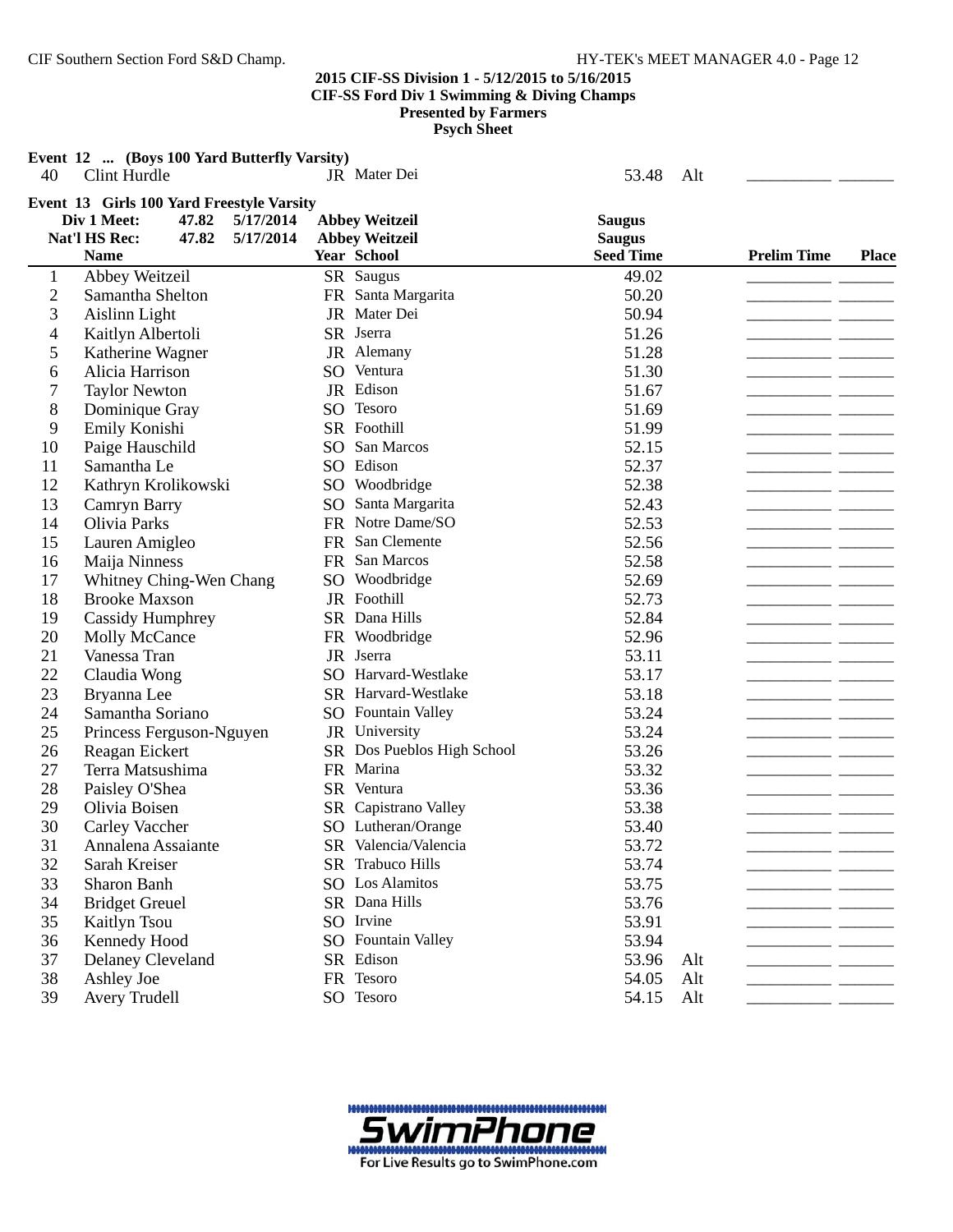**Event 13 ... (Girls 100 Yard Freestyle Varsity)**

| 40                       | Haunani Bautista                                | SO Harvard-Westlake        | 54.25<br>Alt     |                    |              |
|--------------------------|-------------------------------------------------|----------------------------|------------------|--------------------|--------------|
|                          | <b>Event 14 Boys 100 Yard Freestyle Varsity</b> |                            |                  |                    |              |
|                          | Div 1 Meet:<br>43.85<br>1994                    | Derya Buyukuncu            | Woodbridge       |                    |              |
|                          | Nat'l HS Rec:<br>42.34<br>2011                  | <b>David Nolan</b>         | Hershey (PA)     |                    |              |
|                          | <b>Name</b>                                     | Year School                | <b>Seed Time</b> | <b>Prelim Time</b> | <b>Place</b> |
| $\mathbf{1}$             | Cole Cogswell                                   | SR Hart                    | 44.80            |                    |              |
| $\overline{c}$           | William Hofstadter                              | SR University              | 45.42            |                    |              |
| 3                        | Ethan Wojciechowski                             | <b>SO</b> Huntington Beach | 45.70            |                    |              |
| $\overline{\mathcal{A}}$ | Justin Nguyen                                   | SO Fountain Valley         | 45.88            |                    |              |
| 5                        | <b>Thomas Smith</b>                             | SR Edison                  | 46.25            |                    |              |
| 6                        | Dominik Folkner                                 | SR Newport Harbor          | 46.26            |                    |              |
| 7                        | John Chu                                        | SR Harvard-Westlake        | 46.33            |                    |              |
| 8                        | <b>Austin Barreiro</b>                          | SR Hart                    | 46.37            |                    |              |
| 9                        | <b>Tyler Tran</b>                               | SR Valencia/Valencia       | 46.58            |                    |              |
| 10                       | Rafael Felix                                    | SR Capistrano Valley       | 46.66            |                    |              |
| 11                       | Kevin Dai                                       | JR Valencia/Valencia       | 46.79            |                    |              |
| 12                       | <b>Blake Parrish</b>                            | SR Dos Pueblos High School | 46.88            |                    |              |
| 13                       | Fernando Ferreira Velazquez                     | SR Beckman                 | 46.92            |                    |              |
| 14                       | Kyle Beeler                                     | SR Trabuco Hills           | 46.94            |                    |              |
| 15                       | Justin Le                                       | SR Beckman                 | 47.06            |                    |              |
| 16                       | Jason Trzeciecki                                | SR Newport Harbor          | 47.09            |                    |              |
| 17                       | Kyle Cude                                       | SR Tesoro                  | 47.13            |                    |              |
| 18                       | Simon Young                                     | SR Newport Harbor          | 47.16            |                    |              |
| 19                       | <b>Bennett Williams</b>                         | JR Dana Hills              | 47.18            |                    |              |
| 20                       | Zander Minano                                   | FR Notre Dame/SO           | 47.18            |                    |              |
| 21                       | <b>Scott Brown</b>                              | SR Loyola                  | 47.19            |                    |              |
| 22                       | Josh Bernardin                                  | SR Fountain Valley         | 47.26            |                    |              |
| 23                       | David Peterson                                  | JR Ventura                 | 47.31            |                    |              |
| 24                       | Jack Burleigh                                   | JR Buena                   | 47.32            |                    |              |
| 25                       | Alejandro Ortiz                                 | SR University              | 47.40            |                    |              |
| 26                       | Paul Carey                                      | JR Los Alamitos            | 47.40            | ____               |              |
| 27                       | Mark Wyse                                       | SR Esperanza               | 47.41            |                    |              |
| 28                       | <b>Austin Sechrest</b>                          | JR Capistrano Valley       | 47.42            |                    |              |
| 29                       | <b>Spencer Carroll</b>                          | SR Mater Dei               | 47.43            |                    |              |
| 30                       | Adam Lott                                       | JR Los Alamitos            | 47.48            |                    |              |
| 31                       | Garrett Arbogast                                | SR Jserra                  | 47.55            |                    |              |
| 32                       | Cameron Hsieh                                   | 16 Northwood               | 47.72            |                    |              |
| 33                       | Garrett Wasserman                               | SR Edison                  | 47.78            |                    |              |
| 34                       | <b>Judson Balding</b>                           | 15 Northwood               | 47.82            |                    |              |
| 35                       | George McHenry                                  | SO Los Alamitos            | 47.88            |                    |              |
| 36                       | Cody Casper                                     | SR Esperanza               | 47.89            |                    |              |
| 37                       | Jason Grew                                      | FR Newport Harbor          | 47.90<br>Alt     |                    |              |
| 38                       | Christian Hockenbury                            | SO Mater Dei               | 47.93<br>Alt     |                    |              |
| 39                       | Theo Velikov                                    | SO Dos Pueblos High School | 47.98<br>Alt     |                    |              |

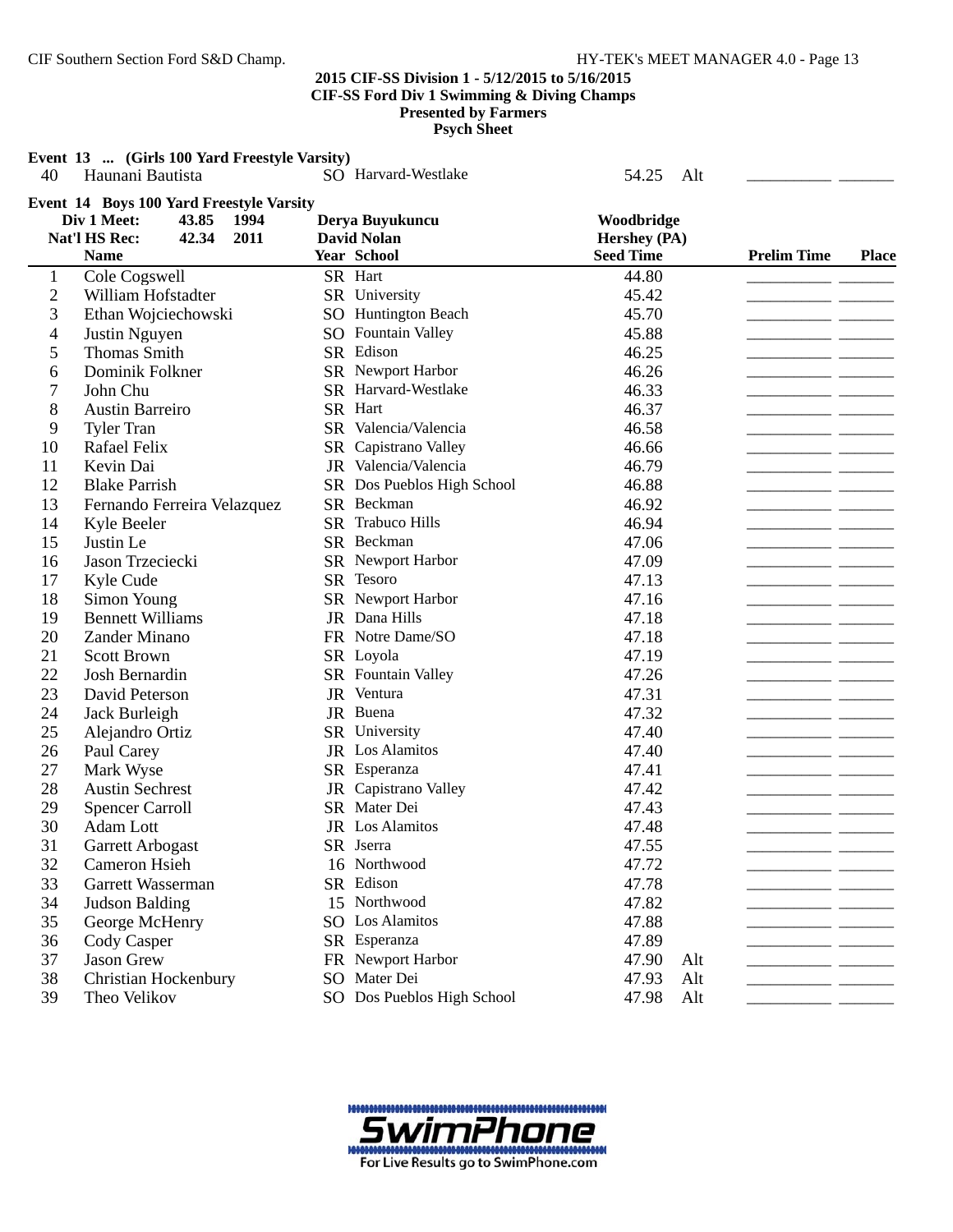**Event 14 ... (Boys 100 Yard Freestyle Varsity)**

| 40             | Nick Vollucci                                                       |      | SR Woodbridge              | 47.98<br>Alt     |                    |              |
|----------------|---------------------------------------------------------------------|------|----------------------------|------------------|--------------------|--------------|
|                | Event 15 Girls 500 Yard Freestyle Varsity<br>Div 1 Meet:<br>4:39.64 | 2001 | <b>Kaitlin Sandeno</b>     | <b>El Toro</b>   |                    |              |
|                | Nat'l HS Rec:<br>4:34.78                                            | 2008 | <b>Dagny Knutson</b>       | Minot (ND)       |                    |              |
|                | <b>Name</b>                                                         |      | Year School                | <b>Seed Time</b> | <b>Prelim Time</b> | <b>Place</b> |
| $\mathbf{1}$   | <b>Brittany Kampfer</b>                                             |      | JR Mater Dei               | 4:50.35          |                    |              |
| $\mathbf{2}$   | Nicqueline Rettberg                                                 |      | JR Los Alamitos            | 4:51.90          |                    |              |
| 3              | Shayla Erickson                                                     |      | FR Fountain Valley         | 4:53.53          |                    |              |
| $\overline{4}$ | Daniela Georges                                                     |      | SR Woodbridge              | 4:54.09          |                    |              |
| 5              | Karli Thuen                                                         |      | SR Jserra                  | 4:56.32          |                    |              |
| 6              | <b>Emily Boggess</b>                                                |      | JR Santa Margarita         | 4:56.91          |                    |              |
| $\overline{7}$ | <b>Mandy Barnes</b>                                                 |      | SR Tesoro                  | 4:58.12          |                    |              |
| 8              | <b>Brigid McNally</b>                                               |      | JR Ventura                 | 4:58.60          |                    |              |
| 9              | Casey Brotherton                                                    |      | JR Tesoro                  | 4:59.78          |                    |              |
| 10             | <b>Sydney Franzen</b>                                               |      | SR Santa Margarita         | 5:00.10          | - -                |              |
| 11             | Alyssa Schultz                                                      |      | JR Hart                    | 5:00.41          |                    |              |
| 12             | Julia Wright                                                        |      | FR Irvine                  | 5:00.54          |                    |              |
| 13             | Meghan Merlihan                                                     |      | SR Esperanza               | 5:00.98          |                    |              |
| 14             | Savannah DuPuis                                                     |      | JR San Clemente            | 5:02.01          |                    |              |
| 15             | Christina Campbell                                                  |      | SO Flintridge Sacred Heart | 5:03.24          |                    |              |
| 16             | Gabrielle Limon                                                     |      | SO Edison                  | 5:03.49          |                    |              |
| 17             | <b>Rhys Empey</b>                                                   |      | SO Tesoro                  | 5:04.75          |                    |              |
| 18             | Sabrina Anderson                                                    |      | JR Los Alamitos            | 5:05.19          |                    |              |
| 19             | Katie Lightle                                                       |      | FR Edison                  | 5:05.94          |                    |              |
| 20             | Cassandra Barkhorn                                                  |      | SO Dos Pueblos High School | 5:06.47          |                    |              |
| 21             | <b>Brittany Kahn</b>                                                |      | SR Jserra                  | 5:06.95          |                    |              |
| 22             | <b>Brooke Helgeson</b>                                              |      | FR Hart                    | 5:06.96          | -- ---             |              |
| 23             | Maureen McShane                                                     |      | JR Santa Margarita         | 5:06.97          |                    |              |
| 24             | Kristina Fecarotta                                                  |      | JR Santa Margarita         | 5:07.22          |                    |              |
| 25             | <b>Emily Baker</b>                                                  |      | FR Tesoro                  | 5:07.60          |                    |              |
| 26             | Sidney Shimomura                                                    |      | FR Foothill                | 5:08.76          |                    |              |
| 27             | Julia Sellers                                                       |      | SR Foothill                | 5:10.84          |                    |              |
| 28             | <b>Tiffany Farfan</b>                                               |      | JR Valencia/Valencia       | 5:11.29          |                    |              |
| 29             | Ellie Whitney                                                       |      | FR Trabuco Hills           | 5:12.97          |                    |              |
| 30             | Jennifer Yamauchi                                                   |      | JR Valencia/Valencia       | 5:14.90          |                    |              |
| 31             | Grace Hill                                                          |      | FR Hart                    | 5:15.03          |                    |              |
| 32             | Karley Kraft                                                        |      | SR Los Alamitos            | 5:15.08          |                    |              |
|                | Event 16 Boys 500 Yard Freestyle Varsity                            |      |                            |                  |                    |              |
|                | Div 1 Meet:<br>4:19.34                                              | 2000 | <b>Ian Prichard</b>        | <b>Buena</b>     |                    |              |
|                | Nat'l HS Rec:<br>4:13.87                                            | 2013 | <b>Jack Conger</b>         | Olney OLGC (MD)  |                    |              |

|  | $\cdots$<br>-<br>-- | $0$ uch $\cup$ ugu          | $OHC$ , $OLOO$ , $OCD$ , |                    |       |
|--|---------------------|-----------------------------|--------------------------|--------------------|-------|
|  | Name                | <b>Year School</b>          | <b>Seed Time</b>         | <b>Prelim Time</b> | Place |
|  | Nicholas Norman     | <b>SR</b> Capistrano Valley | 4:19.97                  |                    |       |
|  | Grant Shoults .     | JR Santa Margarita          | 4:21.13                  |                    |       |
|  | Owen Kao            | FR Dana Hills               | 4:25.07                  |                    |       |
|  |                     |                             |                          |                    |       |

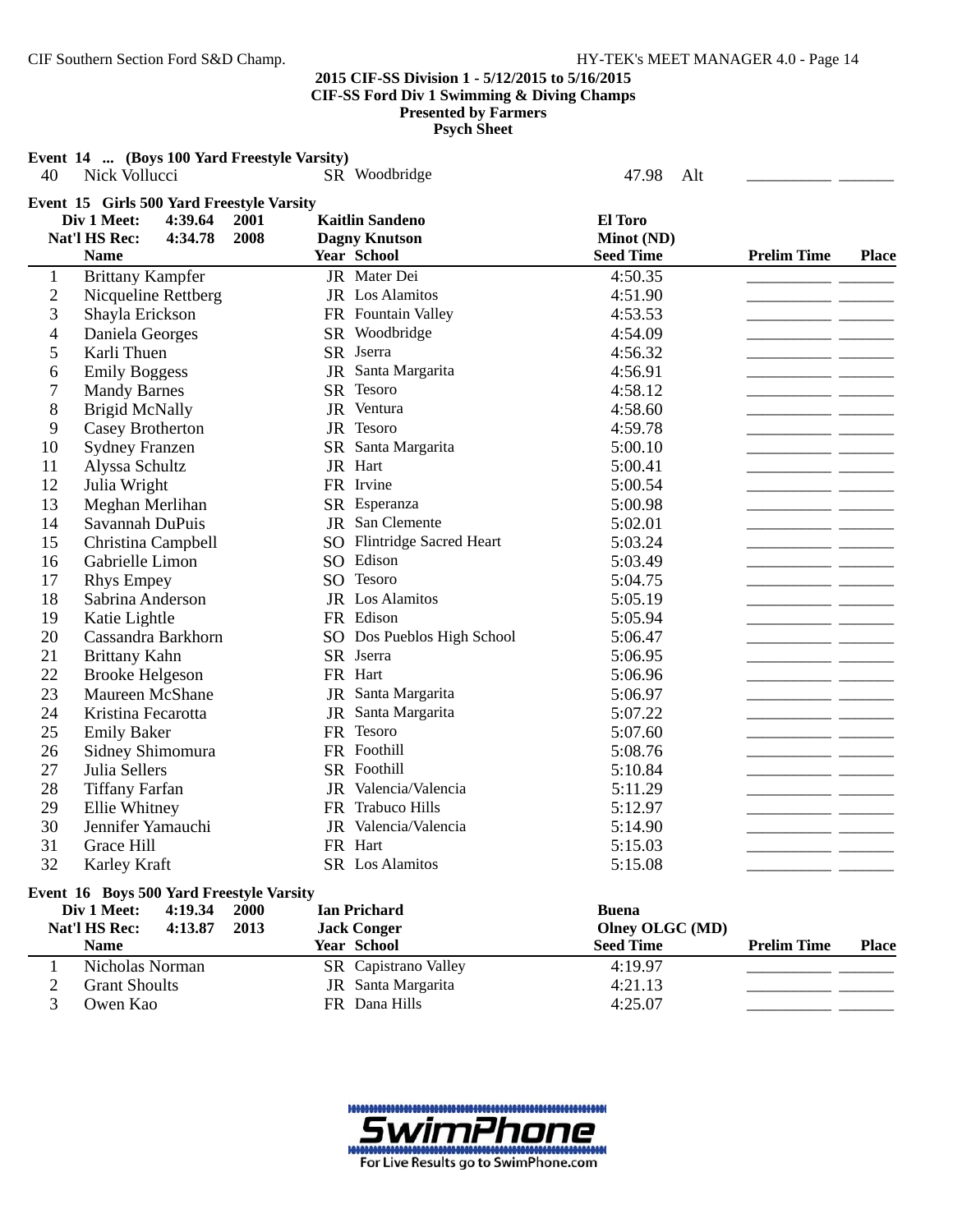**Psych Sheet**

|    |                          | Event 16  (Boys 500 Yard Freestyle Varsity)     |               |                                               |                  |     |                    |              |
|----|--------------------------|-------------------------------------------------|---------------|-----------------------------------------------|------------------|-----|--------------------|--------------|
| 4  | Shane Forker             |                                                 |               | JR Dana Hills                                 | 4:25.39          |     |                    |              |
| 5  | <b>Stephen Marcin</b>    |                                                 |               | SR Servite                                    | 4:30.48          |     |                    |              |
| 6  | George Horvath           |                                                 |               | SO University                                 | 4:30.80          |     |                    |              |
| 7  | Marc Morizono            |                                                 |               | JR Santa Margarita                            | 4:30.98          |     |                    |              |
| 8  | Joseph Lastelic          |                                                 |               | JR Marina                                     | 4:31.67          |     |                    |              |
| 9  | Peter Crocker            |                                                 |               | JR Huntington Beach                           | 4:34.01          |     |                    |              |
| 10 | Josh Kim                 |                                                 |               | JR Loyola                                     | 4:34.44          |     |                    |              |
| 11 | <b>Austin Jones</b>      |                                                 |               | JR Capistrano Valley                          | 4:34.75          |     |                    |              |
| 12 | Walker Bell              |                                                 |               | SR Dos Pueblos High School                    | 4:34.84          |     |                    |              |
| 13 | Ken Takahashi            |                                                 |               | SR University                                 | 4:35.10          |     |                    |              |
| 14 | <b>Quinn Birtles</b>     |                                                 |               | SR San Clemente                               | 4:35.78          |     |                    |              |
| 15 | <b>Tim Hanson</b>        |                                                 |               | JR Corona del Mar                             | 4:35.97          |     |                    |              |
| 16 | Joshua Graves            |                                                 |               | SR Servite                                    | 4:36.60          |     |                    |              |
| 17 | Ian Brower               |                                                 |               | JR West Ranch                                 | 4:37.29          |     |                    |              |
| 18 | Mitchell Riek            |                                                 |               | SR Alemany                                    | 4:37.38          |     |                    |              |
| 19 | Johnathan Bramm          |                                                 |               | SO Edison                                     | 4:38.33          |     |                    |              |
| 20 | Spencer Kendall          |                                                 |               | SR Foothill                                   | 4:39.37          |     |                    |              |
| 21 | Jerod Magazine           |                                                 |               | SR Santa Margarita                            | 4:40.09          |     |                    |              |
| 22 | Adam Osowski             |                                                 |               | SO Hart                                       | 4:40.30          |     |                    |              |
| 23 | <b>Ben Brewer</b>        |                                                 |               | JR Santa Barbara                              | 4:40.51          |     |                    |              |
| 24 | Abe Marvel               |                                                 |               | FR Los Alamitos                               | 4:41.08          |     |                    |              |
| 25 | <b>Mack Nesbit</b>       |                                                 | 17            | Northwood                                     | 4:41.34          |     |                    |              |
| 26 | Allen Wong               |                                                 |               | JR Woodbridge                                 | 4:41.66          |     |                    |              |
| 27 | Judson Balding           |                                                 | 15            | Northwood                                     | 4:41.96          |     |                    |              |
| 28 | Daryl Wang               |                                                 | 15            | Northwood                                     | 4:41.98          |     |                    |              |
| 29 | Shawn Lou                |                                                 |               | 18 Northwood                                  | 4:42.77          |     |                    |              |
| 30 | Keyan Boniadi            |                                                 |               | JR Dana Hills                                 | 4:42.84          |     |                    |              |
| 31 | Alex Roderick            |                                                 |               | JR Santa Barbara                              | 4:43.05          |     |                    |              |
| 32 | Mark Mulder              |                                                 |               | SO Trabuco Hills                              | 4:45.14          |     |                    |              |
| 33 | William Burford          |                                                 |               | JR Harvard-Westlake                           | 4:45.34          |     |                    |              |
| 34 | <b>Sergey Ternov</b>     |                                                 |               | FR Crespi                                     | 4:45.87          |     |                    |              |
| 35 | Marcel Rodriguez         |                                                 |               | SO Dana Hills                                 | 4:46.52          |     |                    |              |
| 36 | Sean Apsey               |                                                 |               | SO San Marcos                                 | 4:46.64          |     |                    |              |
| 37 | <b>Foster Hoose</b>      |                                                 |               | JR Corona del Mar                             | 4:47.91          | Alt |                    |              |
| 38 | <b>Jack Lucero</b>       |                                                 |               | JR Mater Dei                                  | 4:48.11          | Alt |                    |              |
| 39 | Jonathon Havton          |                                                 |               | SO University                                 | 4:48.18          | Alt |                    |              |
| 40 | Kyle Monteleone          |                                                 |               | SO Santa Margarita                            | 4:48.24          | Alt |                    |              |
|    |                          | Event 17 Girls 200 Yard Freestyle Relay Varsity |               |                                               |                  |     |                    |              |
|    | Div 1 Meet:<br>1:32.35   | 2013                                            | <b>JSerra</b> |                                               | <b>JSerra</b>    |     |                    |              |
|    |                          |                                                 |               | K Albertoli, K Thuen, R Millard, K McLaughlin |                  |     |                    |              |
|    | Nat'l HS Rec:<br>1:30.72 | 2/14/2015                                       |               | $Carmel$ (IN)                                 |                  |     |                    |              |
|    |                          |                                                 |               | V Burchill, C Adams, K Smith, T Rothrock      |                  |     |                    |              |
|    | <b>Team</b>              |                                                 |               | Relay                                         | <b>Seed Time</b> |     | <b>Prelim Time</b> | <b>Place</b> |
| 1  | Los Alamitos             |                                                 |               |                                               | 1:37.31          |     |                    |              |

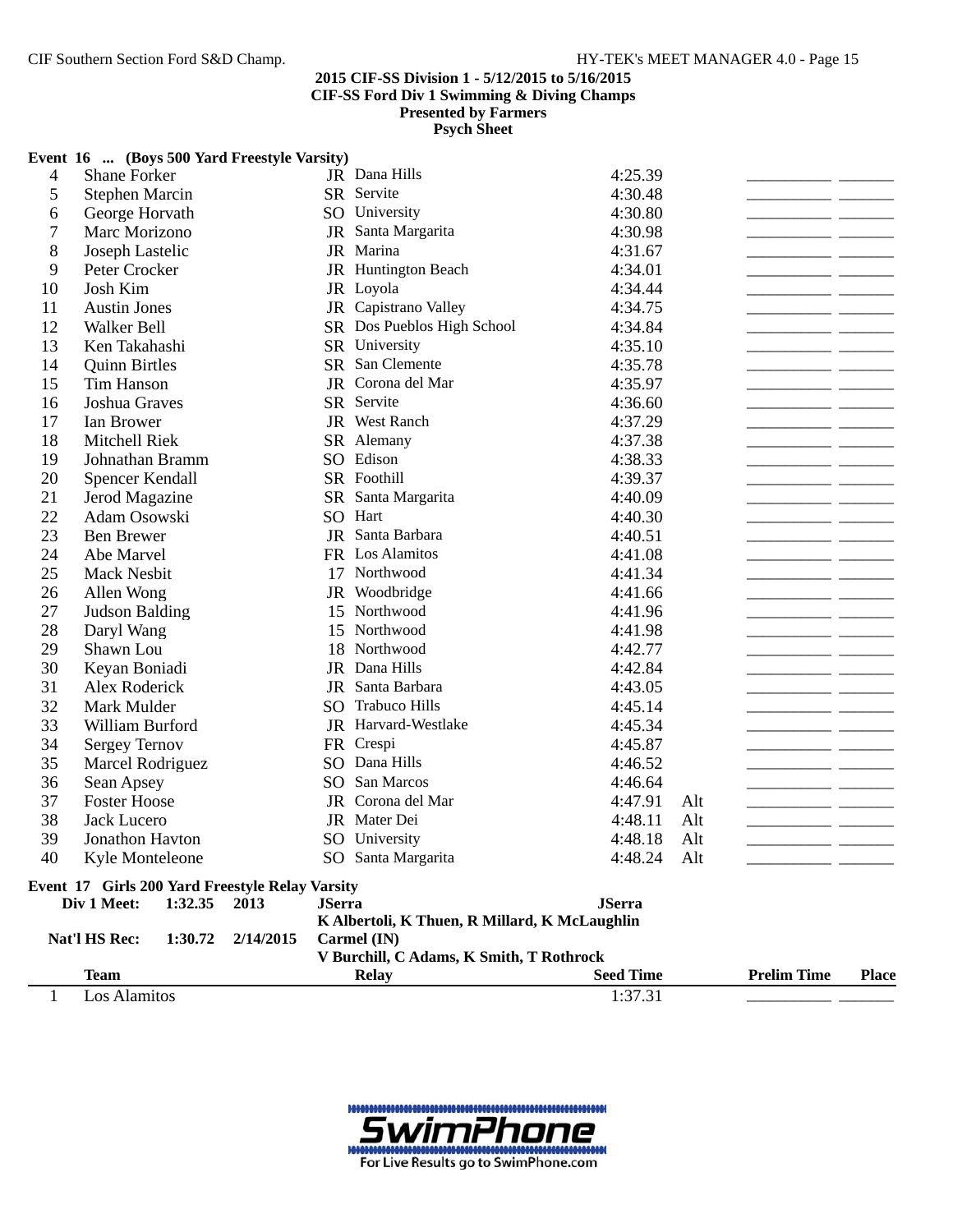## **Event 17 ... (Girls 200 Yard Freestyle Relay Varsity)**

| 1<br>$\overline{2}$      | Newport Harbor<br><b>Huntington Beach</b>             |                    |                   |                                                                                                                           | 1:24.75<br>1:24.82 |     |                    |              |
|--------------------------|-------------------------------------------------------|--------------------|-------------------|---------------------------------------------------------------------------------------------------------------------------|--------------------|-----|--------------------|--------------|
|                          | <b>Team</b>                                           |                    |                   | <b>Relay</b>                                                                                                              | <b>Seed Time</b>   |     | <b>Prelim Time</b> | <b>Place</b> |
|                          | Div 1 Meet:<br>Nat'l HS Rec:                          | 1:22.57<br>1:19.27 | 5/17/2014<br>2012 | Loyola<br>O Maarse, J Sung, R Wilson, C John<br><b>Jacksonville Bolles (FL)</b><br>Mucphy, Schooling, Condorelli, Goossen | Loyola             |     |                    |              |
|                          | <b>Event 18 Boys 200 Yard Freestyle Relay Varsity</b> |                    |                   |                                                                                                                           |                    |     |                    |              |
| 37                       | West Ranch                                            |                    |                   |                                                                                                                           | 1:47.01            | Alt |                    |              |
| 36                       | Lutheran/Orange                                       |                    |                   |                                                                                                                           | 1:45.21            |     |                    |              |
| 35                       | Santa Barbara                                         |                    |                   |                                                                                                                           | 1:44.34            |     |                    |              |
| 34                       | Beckman                                               |                    |                   |                                                                                                                           | 1:44.25            |     |                    |              |
| 33                       | San Clemente                                          |                    |                   |                                                                                                                           | 1:44.12            |     |                    |              |
| 32                       | Northwood                                             |                    |                   |                                                                                                                           | 1:43.96            |     |                    |              |
| 31                       | Dos Pueblos High School                               |                    |                   |                                                                                                                           | 1:43.84            |     |                    |              |
| 30                       | Canyon/Canyon Country                                 |                    |                   |                                                                                                                           | 1:43.66            |     |                    |              |
| 29                       | Esperanza                                             |                    |                   |                                                                                                                           | 1:42.77            |     |                    |              |
| 28                       | Saugus                                                |                    |                   |                                                                                                                           | 1:42.41            |     |                    |              |
| 27                       | <b>Trabuco Hills</b>                                  |                    |                   |                                                                                                                           | 1:42.09            |     |                    |              |
| 26                       | Capistrano Valley                                     |                    |                   |                                                                                                                           | 1:42.09            |     |                    |              |
| 25                       | Notre Dame/SO                                         |                    |                   |                                                                                                                           | 1:41.93            |     |                    |              |
| 24                       | Villa Park                                            |                    |                   |                                                                                                                           | 1:41.84            |     |                    |              |
| 23                       | Marina                                                |                    |                   |                                                                                                                           | 1:41.81            |     |                    |              |
| 22                       | Ventura                                               |                    |                   |                                                                                                                           | 1:41.63            |     |                    |              |
| 21                       | Mater Dei                                             |                    |                   |                                                                                                                           | 1:41.55            |     |                    |              |
| 20                       | Irvine                                                |                    |                   |                                                                                                                           | 1:41.25            |     |                    |              |
| 19                       | Dana Hills                                            |                    |                   |                                                                                                                           | 1:41.22            |     |                    |              |
| 18                       | Newport Harbor                                        |                    |                   |                                                                                                                           | 1:41.19            |     |                    |              |
| 17                       | <b>Huntington Beach</b>                               |                    |                   |                                                                                                                           | 1:41.13            |     |                    |              |
| 16                       | Alemany                                               |                    |                   |                                                                                                                           | 1:41.05            |     |                    |              |
| 15                       | Hart                                                  |                    |                   |                                                                                                                           | 1:40.74            |     |                    |              |
| 13<br>14                 | Woodbridge<br>University                              |                    |                   |                                                                                                                           | 1:40.51<br>1:40.60 |     |                    |              |
| 12                       | <b>Fountain Valley</b>                                |                    |                   |                                                                                                                           | 1:39.89            |     |                    |              |
| 11                       | Edison                                                |                    |                   |                                                                                                                           | 1:39.52            |     |                    |              |
| 10                       | Foothill                                              |                    |                   |                                                                                                                           | 1:39.37            |     |                    |              |
| 9                        | Corona del Mar                                        |                    |                   |                                                                                                                           | 1:38.88            |     |                    |              |
| 8                        | Harvard-Westlake                                      |                    |                   |                                                                                                                           | 1:38.85            |     |                    |              |
| $\tau$                   | Jserra                                                |                    |                   |                                                                                                                           | 1:38.62            |     |                    |              |
| 6                        | San Marcos                                            |                    |                   |                                                                                                                           | 1:38.18            |     |                    |              |
| 5                        | Tesoro                                                |                    |                   |                                                                                                                           | 1:38.01            |     |                    |              |
| $\overline{\mathcal{A}}$ | Santa Margarita                                       |                    |                   |                                                                                                                           | 1:37.97            |     |                    |              |
| 3                        | <b>Flintridge Sacred Heart</b>                        |                    |                   |                                                                                                                           | 1:37.72            |     |                    |              |
| $\overline{c}$           | Valencia/Valencia                                     |                    |                   |                                                                                                                           | 1:37.52            |     |                    |              |

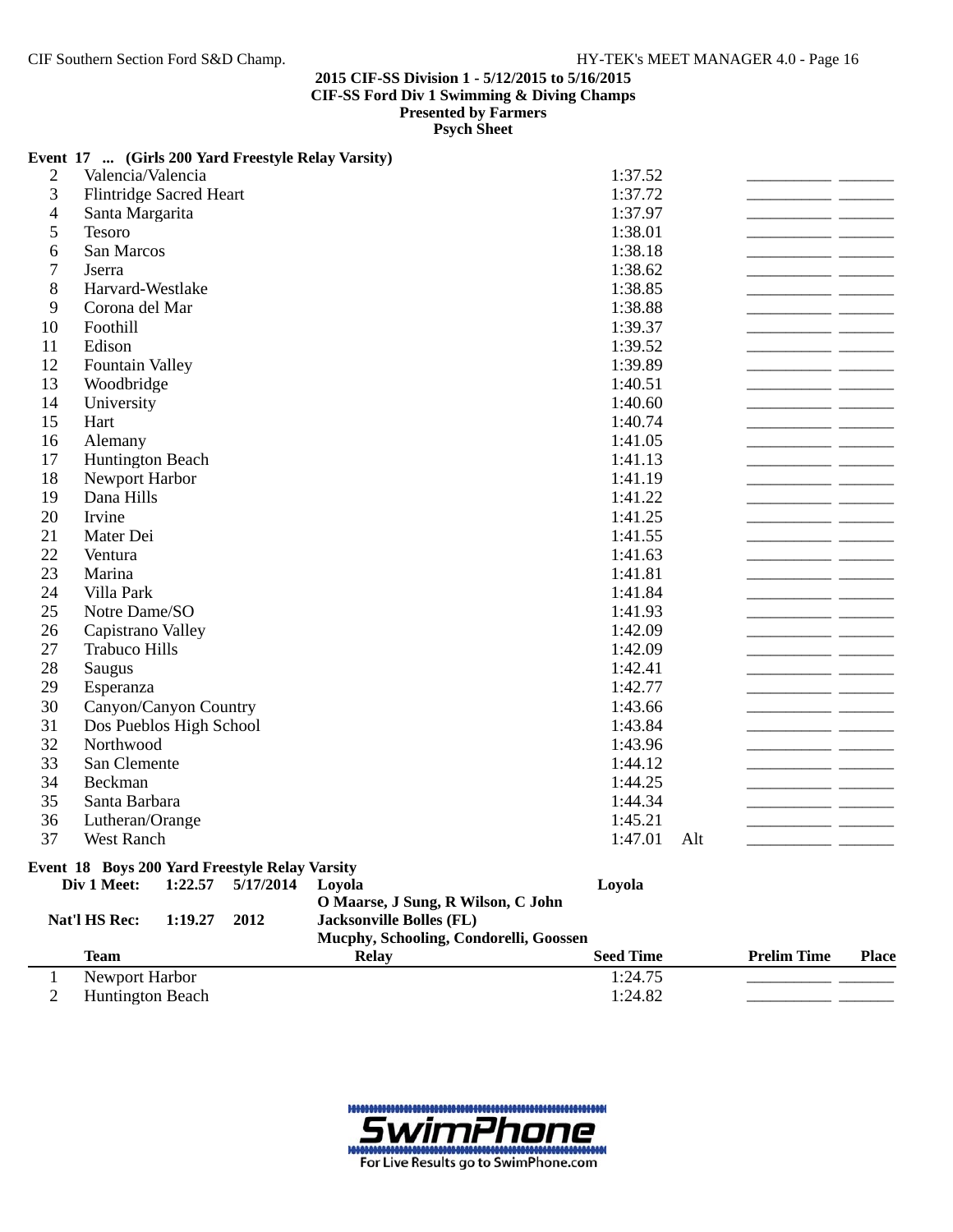## **Event 18 ... (Boys 200 Yard Freestyle Relay Varsity)**

|                | <b>Cindy Tran</b><br>Div 1 Meet:<br>51.85<br>2010 | Edison (HB)    |  |
|----------------|---------------------------------------------------|----------------|--|
|                | Event 19 Girls 100 Yard Backstroke Varsity        |                |  |
| 38             | <b>West Ranch</b>                                 | 1:35.09<br>Alt |  |
| 37             | Marina                                            | 1:33.88<br>Alt |  |
| 36             | Lutheran/Orange                                   | 1:33.81        |  |
| 35             | San Marcos                                        | 1:33.09        |  |
| 34             | Santa Barbara                                     | 1:32.73        |  |
| 33             | Irvine                                            | 1:32.14        |  |
| 32             | Servite                                           | 1:31.75        |  |
| 31             | Villa Park                                        | 1:31.42        |  |
| 30             | Buena                                             | 1:31.37        |  |
| 29             | Harvard-Westlake                                  | 1:31.31        |  |
| 28             | Saugus                                            | 1:29.84        |  |
| 27             | Notre Dame/SO                                     | 1:29.65        |  |
| 26             | Jserra                                            | 1:29.52        |  |
| 25             | Edison                                            | 1:29.42        |  |
| 24             | Tesoro                                            | 1:28.76        |  |
| 23             | Foothill                                          | 1:28.67        |  |
| 22             | Los Alamitos                                      | 1:28.62        |  |
| 21             | Corona del Mar                                    | 1:28.49        |  |
| 20             | Crespi                                            | 1:28.39        |  |
| 19             | Northwood                                         | 1:28.25        |  |
| 18             | <b>Trabuco Hills</b>                              | 1:28.16        |  |
| 17             | Woodbridge                                        | 1:27.78        |  |
| 16             | Esperanza                                         | 1:27.60        |  |
| 15             | Hart                                              | 1:27.23        |  |
| 14             | Ventura                                           | 1:26.97        |  |
| 13             | Capistrano Valley                                 | 1:26.92        |  |
| 12             | Santa Margarita                                   | 1:26.81        |  |
| 11             | Mater Dei                                         | 1:26.63        |  |
| 10             | University                                        | 1:26.19        |  |
| 9              | Loyola                                            | 1:26.07        |  |
| 8              | Dana Hills                                        | 1:25.91        |  |
| $\overline{7}$ | <b>Fountain Valley</b>                            | 1:25.88        |  |
| 6              | Beckman                                           | 1:25.59        |  |
| 5              | San Clemente                                      | 1:25.37        |  |
| $\overline{4}$ | Dos Pueblos High School                           | 1:25.34        |  |
| 3              | Valencia/Valencia                                 | 1:24.85        |  |

| <b>Nat'l HS Rec:</b><br>51.43 2012<br><b>Name</b> | Olivia Smoliga<br><b>Year School</b> | Evanston $(IL)$<br><b>Seed Time</b> | <b>Prelim Time</b> | <b>Place</b> |
|---------------------------------------------------|--------------------------------------|-------------------------------------|--------------------|--------------|
| Eva Merrell                                       | FR Corona del Mar                    | 54.38                               |                    |              |
|                                                   |                                      |                                     |                    |              |
| Sonia Wang                                        | SR Jserra                            | 54.80                               |                    |              |
| Courtney Mykkanen                                 | <b>JR</b> Foothill                   | 55.42                               |                    |              |
| Aislinn Light                                     | JR Mater Dei                         | 55.49                               |                    |              |

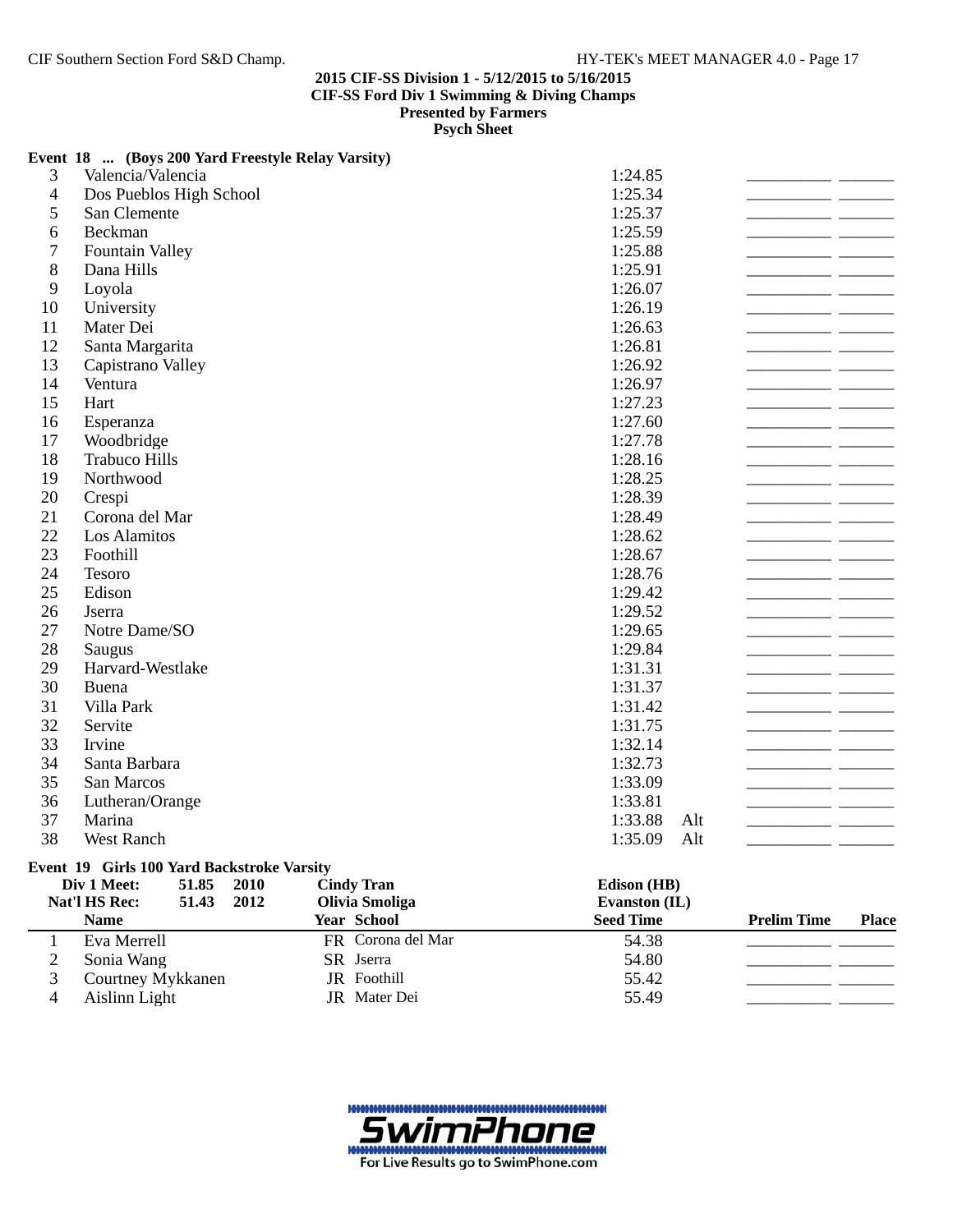**Psych Sheet**

|                | Event 19  (Girls 100 Yard Backstroke Varsity) |      |                            |                    |     |                    |              |
|----------------|-----------------------------------------------|------|----------------------------|--------------------|-----|--------------------|--------------|
| 5              | Carly Perri                                   |      | SO Fountain Valley         | 55.51              |     |                    |              |
| 6              | Jami Hwang                                    | SO.  | Tesoro                     | 56.63              |     |                    |              |
| 7              | Solie Laughlin                                |      | SR Ventura                 | 56.70              |     |                    |              |
| 8              | Andrea Felix                                  |      | FR Capistrano Valley       | 56.73              |     |                    |              |
| 9              | Katie Glavinovich                             | SO   | Jserra                     | 57.06              |     |                    |              |
| 10             | Sydney Okubo                                  |      | FR Woodbridge              | 57.44              |     |                    |              |
| 11             | <b>Sydney Rouse</b>                           |      | FR Los Alamitos            | 57.45              |     |                    |              |
| 12             | <b>Lauren Weins</b>                           |      | SR University              | 57.76              |     |                    |              |
| 13             | <b>Riley Crow</b>                             |      | SO Edison                  | 58.24              |     |                    |              |
| 14             | Eliana Yellin                                 |      | SR Capistrano Valley       | 58.25              |     |                    |              |
| 15             | Maija Ninness                                 |      | FR San Marcos              | 58.39              |     |                    |              |
| 16             | Camryn Barry                                  | SO   | Santa Margarita            | 58.59              |     |                    |              |
| 17             | Andrea Laliena                                |      | SR Santa Margarita         | 58.65              |     |                    |              |
| 18             | Iman Bourdi                                   |      | SR Irvine                  | 58.75              |     |                    |              |
| 19             | <b>Bayley Weber</b>                           |      | FR Rosary                  | 59.08              |     |                    |              |
| 20             | Ashley Joe                                    |      | FR Tesoro                  | 59.16              |     |                    |              |
| 21             | Christine Do                                  |      | JR Beckman                 | 59.32              |     |                    |              |
| 22             | Katie Blasing                                 |      | SR Valencia/Valencia       | 59.38              |     |                    |              |
| 23             | <b>Stevens Melinda</b>                        |      | FR Newport Harbor          | 59.51              |     |                    |              |
| 24             | Vanessa Tran                                  |      | JR Jserra                  | 59.57              |     |                    |              |
| 25             | Caitlin Smith                                 |      | SO Flintridge Sacred Heart | 59.72              |     |                    |              |
| 26             | Terra Matsushima                              |      | FR Marina                  | 59.82              |     |                    |              |
| 27             | Anne Jang                                     |      | SO University              | 1:00.05            |     |                    |              |
| 28             | Kate Mayeda                                   |      | SO Beckman                 | 1:00.10            |     |                    |              |
| 29             | Victoria Epps                                 | SO   | Tesoro                     | 1:00.16            |     |                    |              |
| 30             | Lindsay Clark                                 |      | SO Ventura                 | 1:00.45            |     |                    |              |
| 31             | Jenna Perry                                   |      | SO Chaminade               | 1:00.67            |     |                    |              |
| 32             | <b>Courtney Nuttall</b>                       |      | SR Dos Pueblos High School | 1:00.71            |     |                    |              |
| 33             | Jennifer Yamauchi                             |      | JR Valencia/Valencia       | 1:00.94            |     |                    |              |
| 34             | <b>Monet Favreau</b>                          | SO   | <b>Fountain Valley</b>     | 1:00.97            |     |                    |              |
| 35             | Kelsie Kan                                    |      | SR Irvine                  | 1:01.03            |     |                    |              |
| 36             | Karina Weingard                               |      | FR Tesoro                  | 1:01.06            |     |                    |              |
| 37             | <b>Taylor Snell</b>                           |      | SO Ventura                 | 1:01.33            | Alt |                    |              |
| 38             | Marley Hickson                                |      | SO Woodbridge              | 1:01.33            | Alt |                    |              |
| 39             | Cassie Koger                                  |      | FR Fountain Valley         | 1:01.35            | Alt |                    |              |
| 40             | Amy Griffin                                   |      | SO Los Alamitos            | 1:01.79            | Alt |                    |              |
|                | Event 20 Boys 100 Yard Backstroke Varsity     |      |                            |                    |     |                    |              |
|                | Div 1 Meet:<br>47.04                          | 2013 | <b>Kyle Gornay</b>         | <b>Redlands</b>    |     |                    |              |
|                | Nat'l HS Rec:<br>45.34                        | 2012 | <b>Ryan Murphy</b>         | <b>Bolles</b> (FL) |     |                    |              |
|                | <b>Name</b>                                   |      | Year School                | <b>Seed Time</b>   |     | <b>Prelim Time</b> | <b>Place</b> |
| 1              | <b>Thomas Smith</b>                           |      | SR Edison                  | 48.76              |     |                    |              |
| $\mathfrak{2}$ | <b>Josh Swart</b>                             |      | SR San Clemente            | 48.91              |     |                    |              |
| 3              | Daniel Tran                                   |      | SR University              | 49.26              |     |                    |              |
| 4              | Alex Valente                                  |      | SR Dos Pueblos High School | 49.68              |     |                    |              |

ne For Live Results go to SwimPhone.com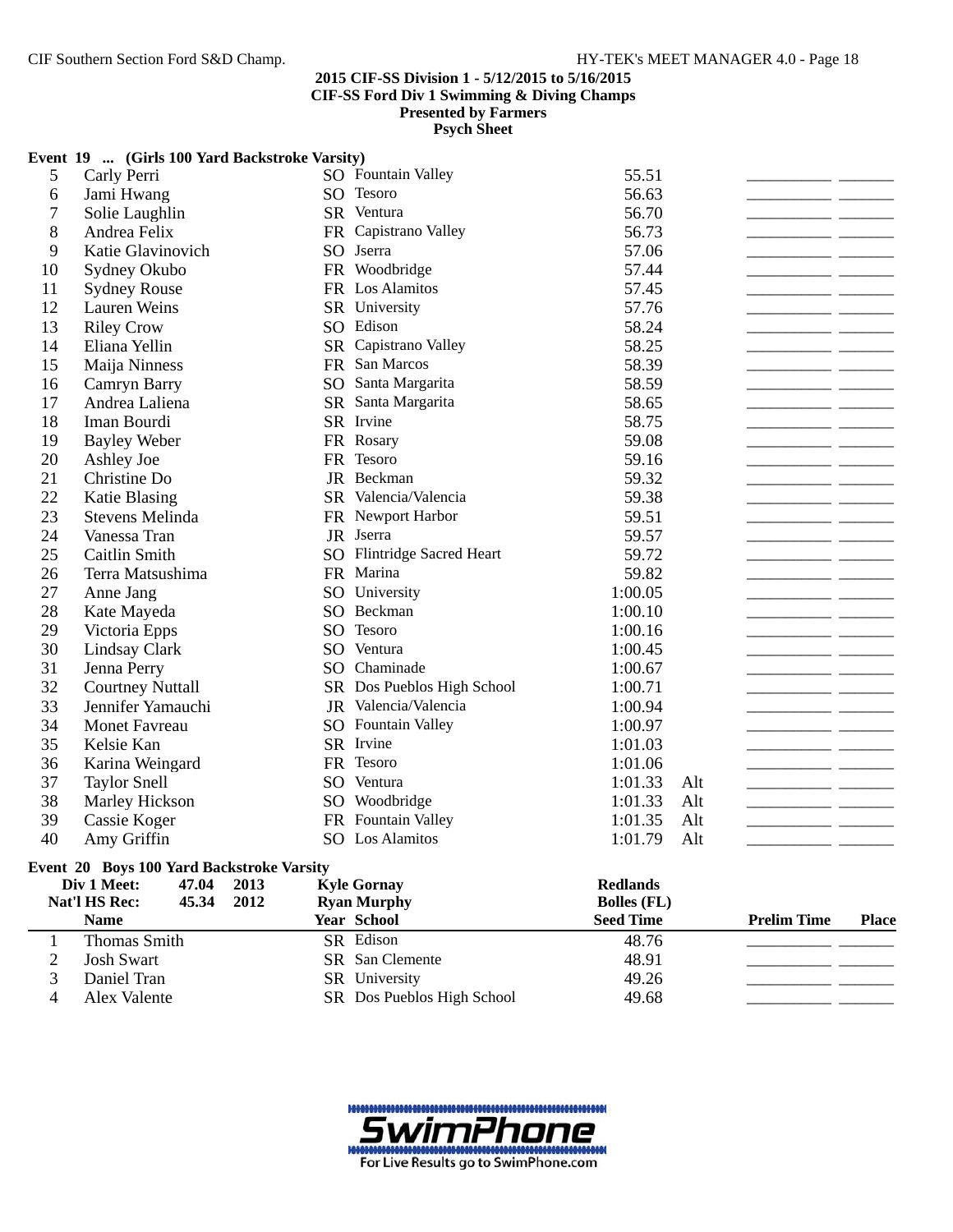## **2015 CIF-SS Division 1 - 5/12/2015 to 5/16/2015 CIF-SS Ford Div 1 Swimming & Diving Champs**

**Presented by Farmers**

**Psych Sheet**

|                | Event 20  (Boys 100 Yard Backstroke Varsity)        |      |                      |                  |     |                    |              |
|----------------|-----------------------------------------------------|------|----------------------|------------------|-----|--------------------|--------------|
| 5              | Justin Nguyen                                       |      | SO Fountain Valley   | 50.14            |     |                    |              |
| 6              | <b>Niles Biolley</b>                                |      | SR Ventura           | 50.63            |     |                    |              |
| 7              | Daniel Yos                                          |      | JR Lutheran/Orange   | 51.37            |     |                    |              |
| 8              | Ethan Archer                                        |      | SO Corona del Mar    | 51.53            |     |                    |              |
| 9              | Hayden Hemmens                                      |      | SR Newport Harbor    | 51.60            |     |                    |              |
| 10             | Samuel Jo                                           |      | JR Loyola            | 51.81            |     |                    |              |
| 11             | Andrew Knoell                                       |      | SO University        | 52.00            |     |                    |              |
| 12             | Daniel Macavei                                      |      | SO Esperanza         | 52.02            |     |                    |              |
| 13             | Gabe Schneider                                      |      | JR Loyola            | 52.22            |     |                    |              |
| 14             | Douglas Nogueira                                    |      | SR St. Francis       | 52.26            |     |                    |              |
| 15             | <b>Weston Rowan</b>                                 |      | FR San Clemente      | 52.34            |     |                    |              |
| 16             | Jarod Yoshihara                                     |      | JR University        | 52.43            |     |                    |              |
| 17             | Mark Raybukh                                        |      | SR Crespi            | 52.45            |     |                    |              |
| 18             | Daniel Kim                                          |      | FR Tesoro            | 52.51            |     |                    |              |
| 19             | <b>Taylor Cortens</b>                               |      | SR Corona del Mar    | 52.58            |     |                    |              |
| 20             | Nick Bell                                           |      | JR Loyola            | 52.74            |     |                    |              |
| 21             | Michael Smith                                       |      | SO Dana Hills        | 52.95            |     |                    |              |
| 22             | Sheldon Ho                                          |      | JR Woodbridge        | 53.28            |     |                    |              |
| 23             | Erik Hunter                                         |      | SR Trabuco Hills     | 53.32            |     |                    |              |
| 24             | Hayden Liu                                          |      | FR Crespi            | 53.48            |     |                    |              |
| 25             | Shawn Lou                                           |      | 18 Northwood         | 53.51            |     |                    |              |
| 26             | <b>Thomas Dunstan</b>                               |      | JR Mater Dei         | 53.89            |     |                    |              |
| 27             | Zachary Zenteno                                     |      | JR Saugus            | 53.97            |     |                    |              |
| 28             | Daniel Herrera                                      |      | JR Villa Park        | 54.01            |     |                    |              |
| 29             | <b>Nick Thorson</b>                                 |      | 16 Northwood         | 54.04            |     |                    |              |
| 30             | <b>Sergey Ternov</b>                                |      | FR Crespi            | 54.08            |     |                    |              |
| 31             | Hayden Mortensen                                    |      | SR Ventura           | 54.16            |     |                    |              |
| 32             | Logan Propst                                        |      | SR Valencia/Valencia | 54.41            |     |                    |              |
| 33             | Nathan Huot                                         |      | FR Beckman           | 54.48            |     |                    |              |
| 34             | <b>Anthony Pham</b>                                 |      | SO Fountain Valley   | 54.53            |     |                    |              |
| 35             | Eric Johnson                                        |      | SO Loyola            | 54.55            |     |                    |              |
| 36             | <b>Austin Yan</b>                                   |      | JR University        | 54.85            |     |                    |              |
| 37             | <b>Tyler Collins</b>                                |      | JR Hart              | 54.97            | Alt |                    |              |
| 38             | Gareth Svanda                                       | SO   | Marina               | 55.25            | Alt |                    |              |
| 39             | <b>Bailey Wilhelms</b>                              | SO   | Tesoro               | 55.31            | Alt |                    |              |
| 40             | Patrick Ong                                         |      | SR Corona del Mar    | 55.37            | Alt |                    |              |
|                | <b>Event 21 Girls 100 Yard Breaststroke Varsity</b> |      |                      |                  |     |                    |              |
|                | Div 1 Meet:<br>59.20                                | 2005 | <b>Jessica Hardy</b> | <b>LB Wilson</b> |     |                    |              |
|                | Nat'l HS Rec:<br>58.75                              | 2009 | <b>Kasey Carlson</b> | Las Lomas (CA)   |     |                    |              |
|                | <b>Name</b>                                         |      | Year School          | <b>Seed Time</b> |     | <b>Prelim Time</b> | <b>Place</b> |
| 1              | Nikol Popov                                         |      | SO Valencia/Valencia | 1:00.63          |     |                    |              |
| $\mathfrak{2}$ | Alicia Harrison                                     |      | SO Ventura           | 1:03.05          |     |                    |              |
| 3              | Meagan Popp                                         |      | SR Corona del Mar    | 1:03.15          |     |                    |              |
| 4              | Nora Deleske                                        |      | SO Edison            | 1:04.04          |     |                    |              |

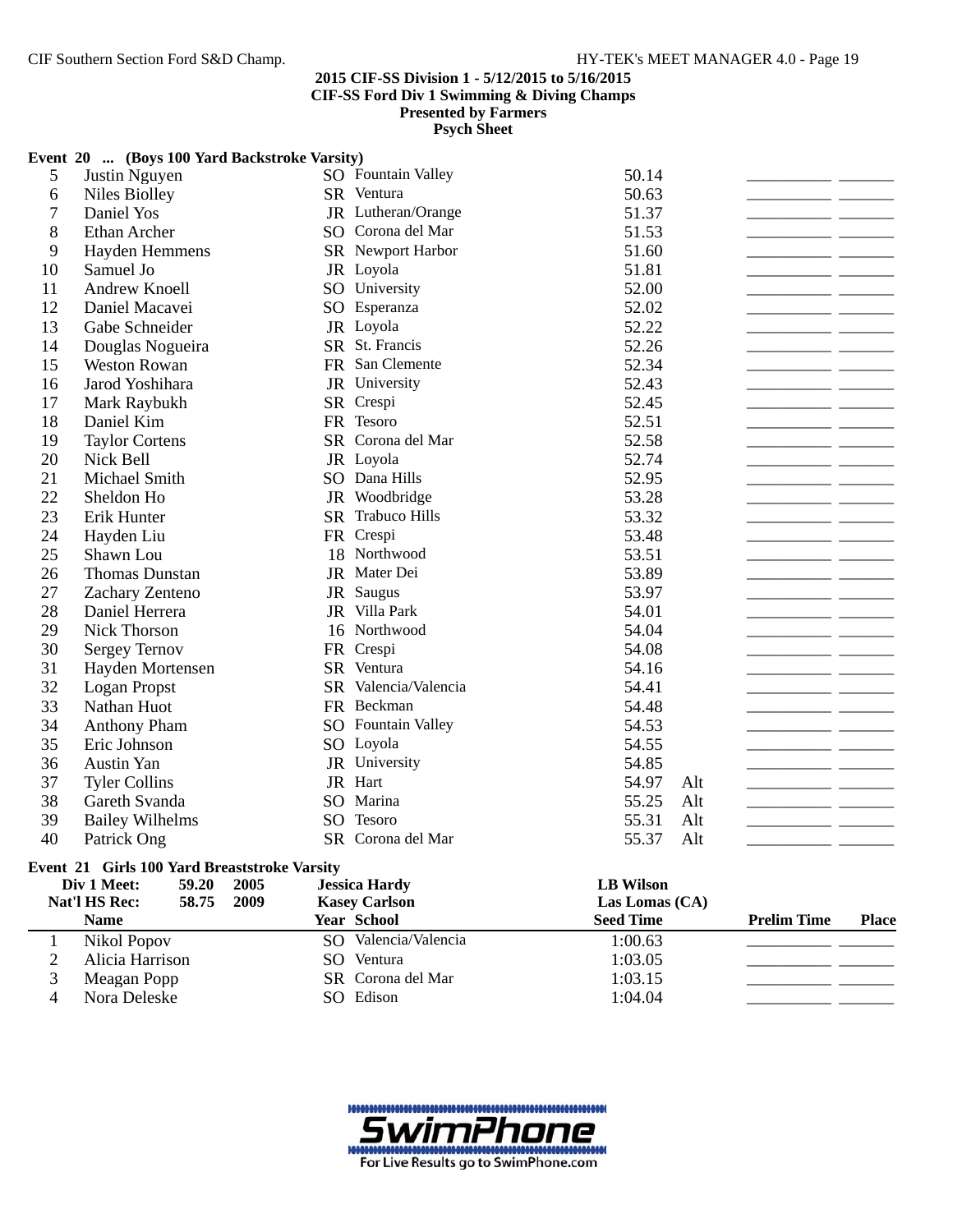**Psych Sheet**

## **Event 21 ... (Girls 100 Yard Breaststroke Varsity)**

|                | Div 1 Meet:<br>54.15<br>2007                       |    | <b>John Criste</b>         | <b>Mission Viejo</b> |     |  |
|----------------|----------------------------------------------------|----|----------------------------|----------------------|-----|--|
|                | <b>Event 22 Boys 100 Yard Breaststroke Varsity</b> |    |                            |                      |     |  |
|                |                                                    |    |                            |                      |     |  |
| 40             | Kathryn Querner                                    |    | JR Dana Hills              | 1:10.34              | Alt |  |
| 39             | <b>Hannah Bradley</b><br>Hailey Chua               |    | SO Valencia/Valencia       | 1:09.94              | Alt |  |
| 38             |                                                    |    | SO Foothill                | 1:09.79              | Alt |  |
| 36<br>37       | Chloe Reagan<br>Jessica Saliba                     |    | SO Los Alamitos            | 1:09.55<br>1:09.73   | Alt |  |
| 35             | <b>Rhys Empey</b>                                  | SO | Tesoro<br>JR Villa Park    | 1:09.43              |     |  |
| 34             | <b>Elizabeth Morris</b>                            |    | JR Santa Margarita         | 1:09.42              |     |  |
| 33             | Joyce Yang                                         |    | SO University              | 1:08.99              |     |  |
| 32             | Kiana Tran                                         |    | FR Hart                    | 1:08.76              |     |  |
| 31             | Julia Gonik                                        |    | 18 Northwood               | 1:08.46              |     |  |
| 30             | Julia Sellers                                      |    | SR Foothill                | 1:08.17              |     |  |
| 29             | Lauren Wong                                        |    | JR Fountain Valley         | 1:07.99              |     |  |
| 28             | Megan Kluck                                        |    | SO Edison                  | 1:07.49              |     |  |
| 27             | Amanda Hayes                                       |    | SO San Marcos              | 1:07.43              |     |  |
| 26             | <b>Natalie Manders</b>                             |    | SR Beckman                 | 1:07.39              |     |  |
| 25             | Sierra Page                                        |    | SR Edison                  | 1:07.24              |     |  |
| 24             | Sophia Perwas                                      |    | JR Jserra                  | 1:07.07              |     |  |
| 23             | Abigail Nelson                                     |    | FR Lutheran/Orange         | 1:06.96              |     |  |
| 22             | Carlee Kapana                                      |    | SR Newport Harbor          | 1:06.91              |     |  |
| 21             | Joslynn Young                                      |    | FR Huntington Beach        | 1:06.68              |     |  |
| 20             | <b>Courtney Hanson</b>                             |    | JR Mater Dei               | 1:06.63              |     |  |
| 19             | Sara Chin                                          |    | <b>SO</b> Huntington Beach | 1:06.46              |     |  |
| 18             | Savannah DuPuis                                    |    | JR San Clemente            | 1:06.42              |     |  |
| 17             | Nicole Lin                                         |    | SO Corona del Mar          | 1:06.18              |     |  |
| 16             | Amanda Poor                                        |    | FR Los Alamitos            | 1:06.16              |     |  |
| 15             | <b>Emily Baker</b>                                 |    | FR Tesoro                  | 1:06.16              |     |  |
| 14             | Olivia Parks                                       |    | FR Notre Dame/SO           | 1:06.09              |     |  |
| 13             | Amy Qin                                            |    | FR Santa Margarita         | 1:06.02              |     |  |
| 12             | Kate Lee                                           |    | FR Irvine                  | 1:05.90              |     |  |
| 11             | Kirsten Vose                                       |    | SR Flintridge Sacred Heart | 1:05.51              |     |  |
| 10             | Alexandra Skorus Neely                             |    | SO Canyon/Canyon Country   | 1:05.44              |     |  |
| 9              | <b>Isabelle Odgers</b>                             |    | FR Santa Margarita         | 1:05.40              |     |  |
| 8              | Kate Herrill                                       |    | JR Flintridge Sacred Heart | 1:05.25              |     |  |
| $\overline{7}$ | Kaila Wong                                         |    | SO Valencia/Valencia       | 1:04.85              |     |  |
| 6              | Isis Choi                                          |    | JR Woodbridge              | 1:04.76              |     |  |
| 5              | Catherine Lowengrub                                |    | JR Jserra                  | 1:04.41              |     |  |

| <b>Nat'l HS Rec:</b> | 52.92 2014 | <b>Jacob Molacek</b> | <b>Omaha Creighton</b> |                    |              |
|----------------------|------------|----------------------|------------------------|--------------------|--------------|
| <b>Name</b>          |            | <b>Year School</b>   | <b>Seed Time</b>       | <b>Prelim Time</b> | <b>Place</b> |
| Tyler Lin            |            | SR Corona del Mar    | 55.65                  |                    |              |
| Trent Pellini        |            | SO Dana Hills        | 56.23                  |                    |              |
| Brad Prolo           |            | SO San Clemente      | 56.45                  |                    |              |
| Alexander Hsing      |            | JR Harvard-Westlake  | 56.48                  |                    |              |

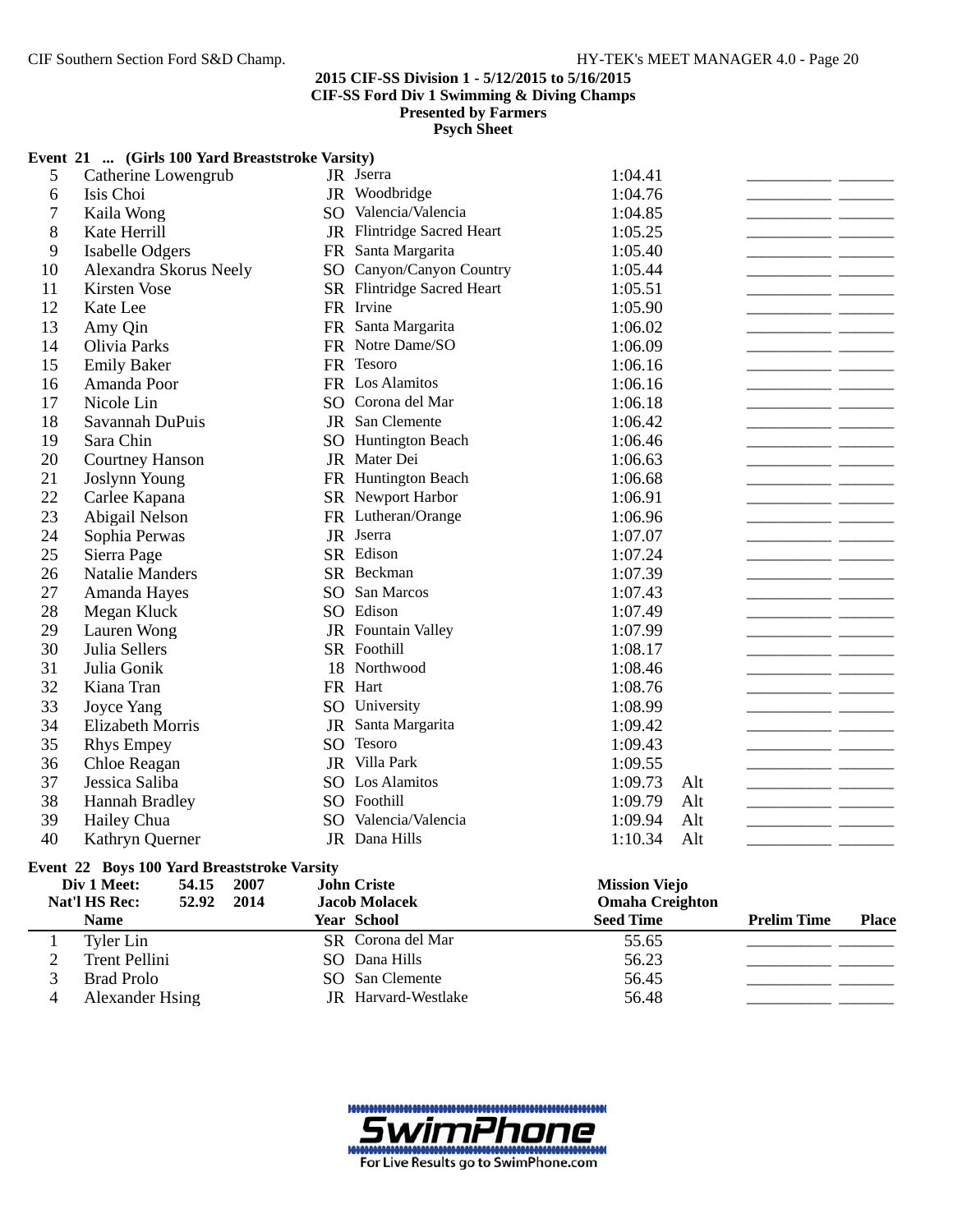## **2015 CIF-SS Division 1 - 5/12/2015 to 5/16/2015**

**CIF-SS Ford Div 1 Swimming & Diving Champs**

**Presented by Farmers**

**Psych Sheet**

|                | Event 22  (Boys 100 Yard Breaststroke Varsity)  |           |               |                                               |                  |     |                    |              |
|----------------|-------------------------------------------------|-----------|---------------|-----------------------------------------------|------------------|-----|--------------------|--------------|
| 5              | <b>Tanner Olson</b>                             |           |               | SO Saugus                                     | 56.62            |     |                    |              |
| 6              | William Monjay                                  |           |               | 15 Northwood                                  | 56.84            |     |                    |              |
| 7              | Judd Howard                                     |           |               | SR University                                 | 56.88            |     |                    |              |
| 8              | Alexander Qu                                    |           |               | SO Santa Margarita                            | 56.93            |     |                    |              |
| 9              | Samuel Knott                                    |           |               | SR Fountain Valley                            | 57.22            |     |                    |              |
| 10             | <b>Zachary Nelson</b>                           |           |               | JR Edison                                     | 57.86            |     |                    |              |
| 11             | Matthew Dalija                                  |           |               | JR Edison                                     | 58.03            |     |                    |              |
| 12             | Zach Profozich                                  |           |               | JR Loyola                                     | 58.04            |     |                    |              |
| 13             | <b>Blake Parrish</b>                            |           |               | SR Dos Pueblos High School                    | 58.13            |     |                    |              |
| 14             | Matt Lee                                        |           |               | SO Beckman                                    | 58.14            |     |                    |              |
| 15             | Matt Wong                                       |           |               | SR University                                 | 58.61            |     |                    |              |
| 16             | Willie Mamer                                    |           |               | JR Loyola                                     | 58.92            |     |                    |              |
| 17             | Micah Kamai                                     |           |               | JR Irvine                                     | 59.06            |     |                    |              |
| 18             | <b>Wesley Chang</b>                             |           |               | SO Harvard-Westlake                           | 59.15            |     |                    |              |
| 19             | Christopher Havton                              |           |               | SR University                                 | 59.16            |     |                    |              |
| 20             | Justin Wang                                     |           |               | SR Mater Dei                                  | 59.22            |     |                    |              |
| 21             | Joey Tamusaitis                                 |           |               | SR Notre Dame/SO                              | 59.31            |     |                    |              |
| 22             | <b>Matthew McDermott</b>                        |           |               | JR St. John Bosco                             | 59.40            |     |                    |              |
| 23             | Jonathan Cheng                                  |           |               | FR Tesoro                                     | 59.42            |     |                    |              |
| 24             | <b>Austin Jones</b>                             |           |               | JR Capistrano Valley                          | 59.43            |     |                    |              |
| 25             | Matt Yong                                       |           |               | SR University                                 | 59.80            |     |                    |              |
| 26             | Jerod McMillen                                  |           |               | SO Newport Harbor                             | 1:00.13          |     |                    |              |
| 27             | Jason Zhong                                     |           |               | JR Loyola                                     | 1:00.57          |     |                    |              |
| 28             | Dash Farr                                       |           |               | FR Villa Park                                 | 1:00.80          |     |                    |              |
| 29             | George McHenry                                  |           |               | SO Los Alamitos                               | 1:00.88          |     |                    |              |
| 30             | Lucas Saliba                                    |           |               | JR Los Alamitos                               | 1:00.99          |     |                    |              |
| 31             | Leo Yuno                                        |           |               | SO Marina                                     | 1:01.01          |     |                    |              |
| 32             | Chasen Baumgardner                              |           |               | SR Santa Margarita                            | 1:01.20          |     |                    |              |
| 33             | Henry Wu                                        |           |               | 18 Northwood                                  | 1:01.24          |     |                    |              |
| 34             | Nick Caravaggio                                 |           |               | SR Corona del Mar                             | 1:01.31          |     |                    |              |
| 35             | Khiem Huynh                                     |           |               | SR Fountain Valley                            | 1:01.35          |     |                    |              |
| 36             | Declan Ryan                                     |           |               | SO Mater Dei                                  | 1:01.63          |     |                    |              |
| 37             | Marcus Tse                                      |           |               | FR Harvard-Westlake                           | 1:01.67          | Alt |                    |              |
| 38             | Sheldon Wong                                    |           |               | FR Loyola                                     | 1:02.06          | Alt |                    |              |
| 39             | <b>Tedd Pham</b>                                |           |               | JR Irvine                                     | 1:02.06          | Alt |                    |              |
| 40             | <b>Brandon</b> Lee                              |           |               | SR Crespi                                     | 1:02.22          | Alt |                    |              |
|                | Event 23 Girls 400 Yard Freestyle Relay Varsity |           |               |                                               |                  |     |                    |              |
|                | Div 1 Meet:<br>3:21.20                          | 2013      | <b>JSerra</b> |                                               | <b>JSerra</b>    |     |                    |              |
|                |                                                 |           |               | K Albertoli, K Thuen, R Millard, K McLaughlin |                  |     |                    |              |
|                | Nat'l HS Rec:<br>3:15.38                        | 2/14/2015 |               | Carmel (IN)                                   |                  |     |                    |              |
|                |                                                 |           |               | V Burchill, C Adams, K Smith, A Bilquist      |                  |     |                    |              |
|                | <b>Team</b>                                     |           |               | <b>Relay</b>                                  | <b>Seed Time</b> |     | <b>Prelim Time</b> | <b>Place</b> |
| 1              | Santa Margarita                                 |           |               |                                               | 3:24.90          |     |                    |              |
| $\overline{2}$ | Tesoro                                          |           |               |                                               | 3:28.46          |     |                    |              |

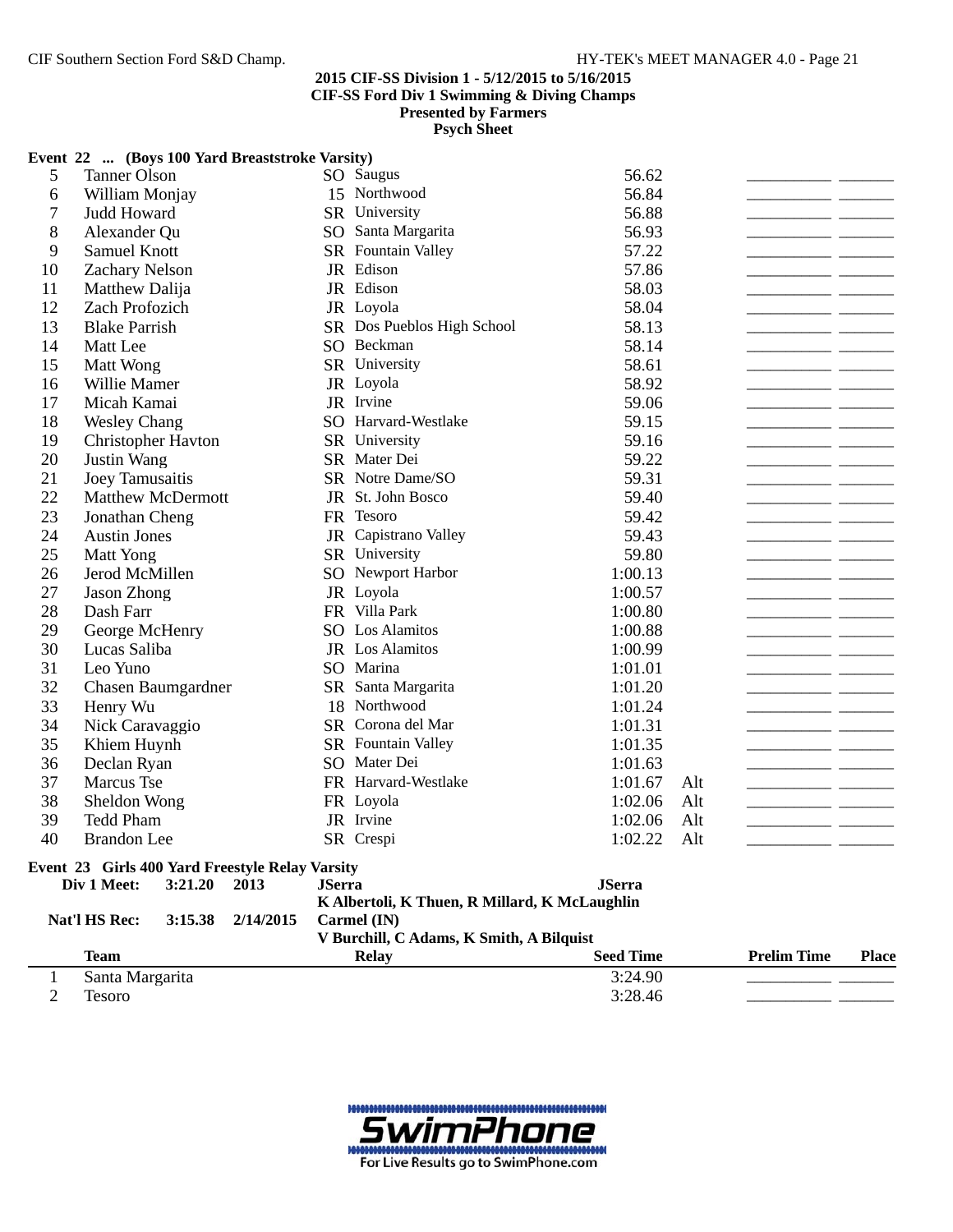## **Event 23 ... (Girls 400 Yard Freestyle Relay Varsity)**

| $\overline{\mathcal{A}}$<br>3:29.33<br><b>Fountain Valley</b><br>5<br>3:29.97<br>Jserra<br>6<br>3:30.57<br>Woodbridge<br>$\tau$<br>3:31.09<br>Edison<br>8<br>Capistrano Valley<br>3:31.89<br>9<br>Hart<br>3:31.90<br>10<br>San Marcos<br>3:32.49<br>Foothill<br>3:33.40<br>11<br>12<br>Ventura<br>3:34.74<br>13<br>San Clemente<br>3:35.31<br>14<br>3:35.48<br>Harvard-Westlake<br>15<br>3:35.49<br>Saugus<br>16<br>Los Alamitos<br>3:35.77<br>17<br>Mater Dei<br>3:36.48<br>18<br>Lutheran/Orange<br>3:37.30<br>19<br>Notre Dame/SO<br>3:37.43<br>20<br>Valencia/Valencia<br>3:38.50<br>21<br>3:40.50<br>Esperanza<br>22<br>Irvine<br>3:41.27<br>23<br>Newport Harbor<br>3:41.51<br>24<br>3:43.40<br>Marina<br>25<br><b>Trabuco Hills</b><br>3:44.27<br>26<br>Dos Pueblos High School<br>3:44.43<br>27<br>Beckman<br>3:46.32<br>28<br>3:47.72<br>University<br>29<br>West Ranch<br>3:48.56<br>30<br>3:50.83<br>Northwood<br>31<br>3:51.37<br><b>Flintridge Sacred Heart</b><br>32<br>3:51.68<br>Rosary<br>33<br>3:51.85<br>Alemany<br>34<br>3:52.59<br><b>Huntington Beach</b><br>35<br>3:57.52<br>Buena<br>Event 24 Boys 400 Yard Freestyle Relay Varsity<br>Div 1 Meet:<br>3:02.02<br>2013<br><b>Capistrano Valley</b><br><b>Capo Valley</b><br>R Felix, J Beck, S DeShon, J Descombes<br>Nat'l HS Rec:<br>2:54.43<br>2012<br><b>Jacksonville Bolles (FL)</b><br>Murphy, Condorelli, Booth, Schooling<br><b>Seed Time</b><br><b>Prelim Time</b><br><b>Team</b><br><b>Relay</b><br><b>Place</b><br>Dana Hills<br>3:04.60<br>$\mathbf{1}$<br>$\overline{c}$<br>Newport Harbor<br>3:04.88<br>3<br>3:05.12<br>Hart<br>3:06.55<br>4<br>Loyola<br>3:07.30<br>5<br>University | 3 | Corona del Mar | 3:29.13 |  |
|---------------------------------------------------------------------------------------------------------------------------------------------------------------------------------------------------------------------------------------------------------------------------------------------------------------------------------------------------------------------------------------------------------------------------------------------------------------------------------------------------------------------------------------------------------------------------------------------------------------------------------------------------------------------------------------------------------------------------------------------------------------------------------------------------------------------------------------------------------------------------------------------------------------------------------------------------------------------------------------------------------------------------------------------------------------------------------------------------------------------------------------------------------------------------------------------------------------------------------------------------------------------------------------------------------------------------------------------------------------------------------------------------------------------------------------------------------------------------------------------------------------------------------------------------------------------------------------------------------------------------------------------------------------------------|---|----------------|---------|--|
|                                                                                                                                                                                                                                                                                                                                                                                                                                                                                                                                                                                                                                                                                                                                                                                                                                                                                                                                                                                                                                                                                                                                                                                                                                                                                                                                                                                                                                                                                                                                                                                                                                                                           |   |                |         |  |
|                                                                                                                                                                                                                                                                                                                                                                                                                                                                                                                                                                                                                                                                                                                                                                                                                                                                                                                                                                                                                                                                                                                                                                                                                                                                                                                                                                                                                                                                                                                                                                                                                                                                           |   |                |         |  |
|                                                                                                                                                                                                                                                                                                                                                                                                                                                                                                                                                                                                                                                                                                                                                                                                                                                                                                                                                                                                                                                                                                                                                                                                                                                                                                                                                                                                                                                                                                                                                                                                                                                                           |   |                |         |  |
|                                                                                                                                                                                                                                                                                                                                                                                                                                                                                                                                                                                                                                                                                                                                                                                                                                                                                                                                                                                                                                                                                                                                                                                                                                                                                                                                                                                                                                                                                                                                                                                                                                                                           |   |                |         |  |
|                                                                                                                                                                                                                                                                                                                                                                                                                                                                                                                                                                                                                                                                                                                                                                                                                                                                                                                                                                                                                                                                                                                                                                                                                                                                                                                                                                                                                                                                                                                                                                                                                                                                           |   |                |         |  |
|                                                                                                                                                                                                                                                                                                                                                                                                                                                                                                                                                                                                                                                                                                                                                                                                                                                                                                                                                                                                                                                                                                                                                                                                                                                                                                                                                                                                                                                                                                                                                                                                                                                                           |   |                |         |  |
|                                                                                                                                                                                                                                                                                                                                                                                                                                                                                                                                                                                                                                                                                                                                                                                                                                                                                                                                                                                                                                                                                                                                                                                                                                                                                                                                                                                                                                                                                                                                                                                                                                                                           |   |                |         |  |
|                                                                                                                                                                                                                                                                                                                                                                                                                                                                                                                                                                                                                                                                                                                                                                                                                                                                                                                                                                                                                                                                                                                                                                                                                                                                                                                                                                                                                                                                                                                                                                                                                                                                           |   |                |         |  |
|                                                                                                                                                                                                                                                                                                                                                                                                                                                                                                                                                                                                                                                                                                                                                                                                                                                                                                                                                                                                                                                                                                                                                                                                                                                                                                                                                                                                                                                                                                                                                                                                                                                                           |   |                |         |  |
|                                                                                                                                                                                                                                                                                                                                                                                                                                                                                                                                                                                                                                                                                                                                                                                                                                                                                                                                                                                                                                                                                                                                                                                                                                                                                                                                                                                                                                                                                                                                                                                                                                                                           |   |                |         |  |
|                                                                                                                                                                                                                                                                                                                                                                                                                                                                                                                                                                                                                                                                                                                                                                                                                                                                                                                                                                                                                                                                                                                                                                                                                                                                                                                                                                                                                                                                                                                                                                                                                                                                           |   |                |         |  |
|                                                                                                                                                                                                                                                                                                                                                                                                                                                                                                                                                                                                                                                                                                                                                                                                                                                                                                                                                                                                                                                                                                                                                                                                                                                                                                                                                                                                                                                                                                                                                                                                                                                                           |   |                |         |  |
|                                                                                                                                                                                                                                                                                                                                                                                                                                                                                                                                                                                                                                                                                                                                                                                                                                                                                                                                                                                                                                                                                                                                                                                                                                                                                                                                                                                                                                                                                                                                                                                                                                                                           |   |                |         |  |
|                                                                                                                                                                                                                                                                                                                                                                                                                                                                                                                                                                                                                                                                                                                                                                                                                                                                                                                                                                                                                                                                                                                                                                                                                                                                                                                                                                                                                                                                                                                                                                                                                                                                           |   |                |         |  |
|                                                                                                                                                                                                                                                                                                                                                                                                                                                                                                                                                                                                                                                                                                                                                                                                                                                                                                                                                                                                                                                                                                                                                                                                                                                                                                                                                                                                                                                                                                                                                                                                                                                                           |   |                |         |  |
|                                                                                                                                                                                                                                                                                                                                                                                                                                                                                                                                                                                                                                                                                                                                                                                                                                                                                                                                                                                                                                                                                                                                                                                                                                                                                                                                                                                                                                                                                                                                                                                                                                                                           |   |                |         |  |
|                                                                                                                                                                                                                                                                                                                                                                                                                                                                                                                                                                                                                                                                                                                                                                                                                                                                                                                                                                                                                                                                                                                                                                                                                                                                                                                                                                                                                                                                                                                                                                                                                                                                           |   |                |         |  |
|                                                                                                                                                                                                                                                                                                                                                                                                                                                                                                                                                                                                                                                                                                                                                                                                                                                                                                                                                                                                                                                                                                                                                                                                                                                                                                                                                                                                                                                                                                                                                                                                                                                                           |   |                |         |  |
|                                                                                                                                                                                                                                                                                                                                                                                                                                                                                                                                                                                                                                                                                                                                                                                                                                                                                                                                                                                                                                                                                                                                                                                                                                                                                                                                                                                                                                                                                                                                                                                                                                                                           |   |                |         |  |
|                                                                                                                                                                                                                                                                                                                                                                                                                                                                                                                                                                                                                                                                                                                                                                                                                                                                                                                                                                                                                                                                                                                                                                                                                                                                                                                                                                                                                                                                                                                                                                                                                                                                           |   |                |         |  |
|                                                                                                                                                                                                                                                                                                                                                                                                                                                                                                                                                                                                                                                                                                                                                                                                                                                                                                                                                                                                                                                                                                                                                                                                                                                                                                                                                                                                                                                                                                                                                                                                                                                                           |   |                |         |  |
|                                                                                                                                                                                                                                                                                                                                                                                                                                                                                                                                                                                                                                                                                                                                                                                                                                                                                                                                                                                                                                                                                                                                                                                                                                                                                                                                                                                                                                                                                                                                                                                                                                                                           |   |                |         |  |
|                                                                                                                                                                                                                                                                                                                                                                                                                                                                                                                                                                                                                                                                                                                                                                                                                                                                                                                                                                                                                                                                                                                                                                                                                                                                                                                                                                                                                                                                                                                                                                                                                                                                           |   |                |         |  |
|                                                                                                                                                                                                                                                                                                                                                                                                                                                                                                                                                                                                                                                                                                                                                                                                                                                                                                                                                                                                                                                                                                                                                                                                                                                                                                                                                                                                                                                                                                                                                                                                                                                                           |   |                |         |  |
|                                                                                                                                                                                                                                                                                                                                                                                                                                                                                                                                                                                                                                                                                                                                                                                                                                                                                                                                                                                                                                                                                                                                                                                                                                                                                                                                                                                                                                                                                                                                                                                                                                                                           |   |                |         |  |
|                                                                                                                                                                                                                                                                                                                                                                                                                                                                                                                                                                                                                                                                                                                                                                                                                                                                                                                                                                                                                                                                                                                                                                                                                                                                                                                                                                                                                                                                                                                                                                                                                                                                           |   |                |         |  |
|                                                                                                                                                                                                                                                                                                                                                                                                                                                                                                                                                                                                                                                                                                                                                                                                                                                                                                                                                                                                                                                                                                                                                                                                                                                                                                                                                                                                                                                                                                                                                                                                                                                                           |   |                |         |  |
|                                                                                                                                                                                                                                                                                                                                                                                                                                                                                                                                                                                                                                                                                                                                                                                                                                                                                                                                                                                                                                                                                                                                                                                                                                                                                                                                                                                                                                                                                                                                                                                                                                                                           |   |                |         |  |
|                                                                                                                                                                                                                                                                                                                                                                                                                                                                                                                                                                                                                                                                                                                                                                                                                                                                                                                                                                                                                                                                                                                                                                                                                                                                                                                                                                                                                                                                                                                                                                                                                                                                           |   |                |         |  |
|                                                                                                                                                                                                                                                                                                                                                                                                                                                                                                                                                                                                                                                                                                                                                                                                                                                                                                                                                                                                                                                                                                                                                                                                                                                                                                                                                                                                                                                                                                                                                                                                                                                                           |   |                |         |  |
|                                                                                                                                                                                                                                                                                                                                                                                                                                                                                                                                                                                                                                                                                                                                                                                                                                                                                                                                                                                                                                                                                                                                                                                                                                                                                                                                                                                                                                                                                                                                                                                                                                                                           |   |                |         |  |
|                                                                                                                                                                                                                                                                                                                                                                                                                                                                                                                                                                                                                                                                                                                                                                                                                                                                                                                                                                                                                                                                                                                                                                                                                                                                                                                                                                                                                                                                                                                                                                                                                                                                           |   |                |         |  |
|                                                                                                                                                                                                                                                                                                                                                                                                                                                                                                                                                                                                                                                                                                                                                                                                                                                                                                                                                                                                                                                                                                                                                                                                                                                                                                                                                                                                                                                                                                                                                                                                                                                                           |   |                |         |  |
|                                                                                                                                                                                                                                                                                                                                                                                                                                                                                                                                                                                                                                                                                                                                                                                                                                                                                                                                                                                                                                                                                                                                                                                                                                                                                                                                                                                                                                                                                                                                                                                                                                                                           |   |                |         |  |
|                                                                                                                                                                                                                                                                                                                                                                                                                                                                                                                                                                                                                                                                                                                                                                                                                                                                                                                                                                                                                                                                                                                                                                                                                                                                                                                                                                                                                                                                                                                                                                                                                                                                           |   |                |         |  |
|                                                                                                                                                                                                                                                                                                                                                                                                                                                                                                                                                                                                                                                                                                                                                                                                                                                                                                                                                                                                                                                                                                                                                                                                                                                                                                                                                                                                                                                                                                                                                                                                                                                                           |   |                |         |  |
|                                                                                                                                                                                                                                                                                                                                                                                                                                                                                                                                                                                                                                                                                                                                                                                                                                                                                                                                                                                                                                                                                                                                                                                                                                                                                                                                                                                                                                                                                                                                                                                                                                                                           |   |                |         |  |
|                                                                                                                                                                                                                                                                                                                                                                                                                                                                                                                                                                                                                                                                                                                                                                                                                                                                                                                                                                                                                                                                                                                                                                                                                                                                                                                                                                                                                                                                                                                                                                                                                                                                           |   |                |         |  |
|                                                                                                                                                                                                                                                                                                                                                                                                                                                                                                                                                                                                                                                                                                                                                                                                                                                                                                                                                                                                                                                                                                                                                                                                                                                                                                                                                                                                                                                                                                                                                                                                                                                                           |   |                |         |  |
|                                                                                                                                                                                                                                                                                                                                                                                                                                                                                                                                                                                                                                                                                                                                                                                                                                                                                                                                                                                                                                                                                                                                                                                                                                                                                                                                                                                                                                                                                                                                                                                                                                                                           |   |                |         |  |
|                                                                                                                                                                                                                                                                                                                                                                                                                                                                                                                                                                                                                                                                                                                                                                                                                                                                                                                                                                                                                                                                                                                                                                                                                                                                                                                                                                                                                                                                                                                                                                                                                                                                           |   |                |         |  |
|                                                                                                                                                                                                                                                                                                                                                                                                                                                                                                                                                                                                                                                                                                                                                                                                                                                                                                                                                                                                                                                                                                                                                                                                                                                                                                                                                                                                                                                                                                                                                                                                                                                                           |   |                |         |  |
|                                                                                                                                                                                                                                                                                                                                                                                                                                                                                                                                                                                                                                                                                                                                                                                                                                                                                                                                                                                                                                                                                                                                                                                                                                                                                                                                                                                                                                                                                                                                                                                                                                                                           |   |                |         |  |